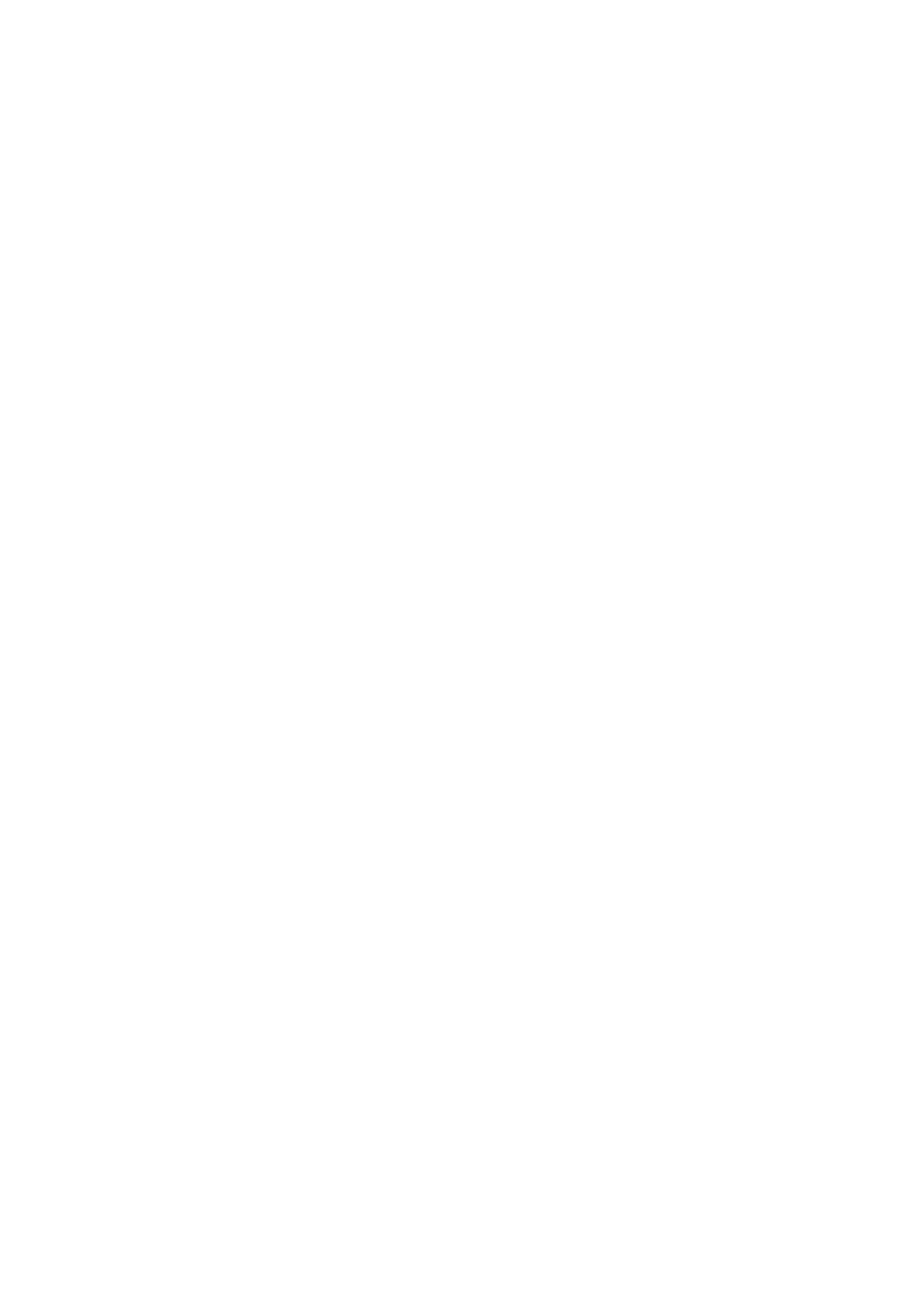# Acknowledgements

Skills for Care is pleased to thank the following organisations who contributed to this guide:

- Age UK and Age UK Doncaster
- Age Exchange
- Alzheimer's Society
- Beth Britton
- Camden Memory Service
- Croydon BME Forum
- Davies Court Rotherham
- Derbyshire County Council
- Doncaster CVS
- Doncaster Metropolitan Borough Council
- East Riding of Yorkshire Council
- Gloucestershire County Council
- Heritage Healthcare in Trafford
- Kent County Council
- London Borough of Tower Hamlets
- London Borough of Havering
- Mindcare Dementia Support
- Northamptonshire BME sub regional partnership
- Northamptonshire lesbian, gay and transgender questioning forum
- North Lincolnshire Council
- Public Health Rotherham Metropolitan Borough Council (RMBC)
- Rotherham MBC
- Rotherham Dementia Action Alliance
- Royal Borough of Kingston
- South Thames College
- Social Works Ltd
- The Good Care Group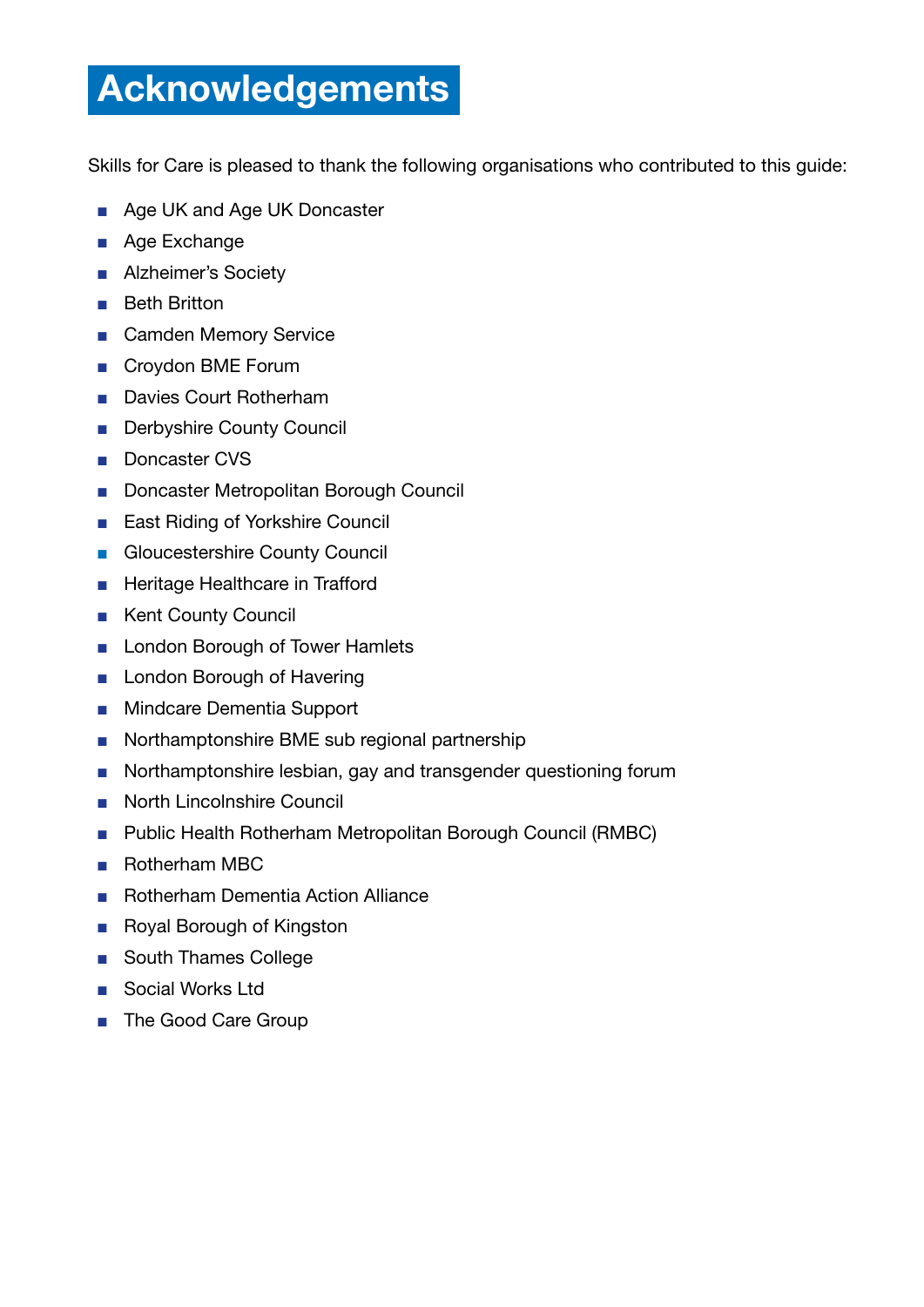

Thank you for taking the time to engage with Skills for Care's Dementia and Diversity resource which has been developed in conjunction with social care providers across England.

The resource has been developed to enable leaders and managers to support and develop their teams working with people living with dementia who are from a diverse range of cultures and backgrounds. This is an important area of focus because as dementia



progresses, it is likely that a person's characteristics will change, and often culture and background will play an increasingly important role in the care and support that a person prefers to receive.

The guide gives practical advice and good practice case studies relating to each stage of employing social care workers from recruitment and induction, to further and ongoing development. It provides suggestions, as well as scenarios that can be used to consider how you and your team should manage a particular set of circumstances.

We hope that by using this information it will support your organisation to further develop your workforce to more effectively support people living with dementia from a diverse range of cultures and backgrounds.

We welcome your feedback and comments on this guide so please feel free to get in touch with Skills for Care staff or contact us via email at **[info@skillsforcare.org.uk](mailto:info@skillsforcare.org.uk)**.

Joan Alex

Sharon Allen CEO Skills for Care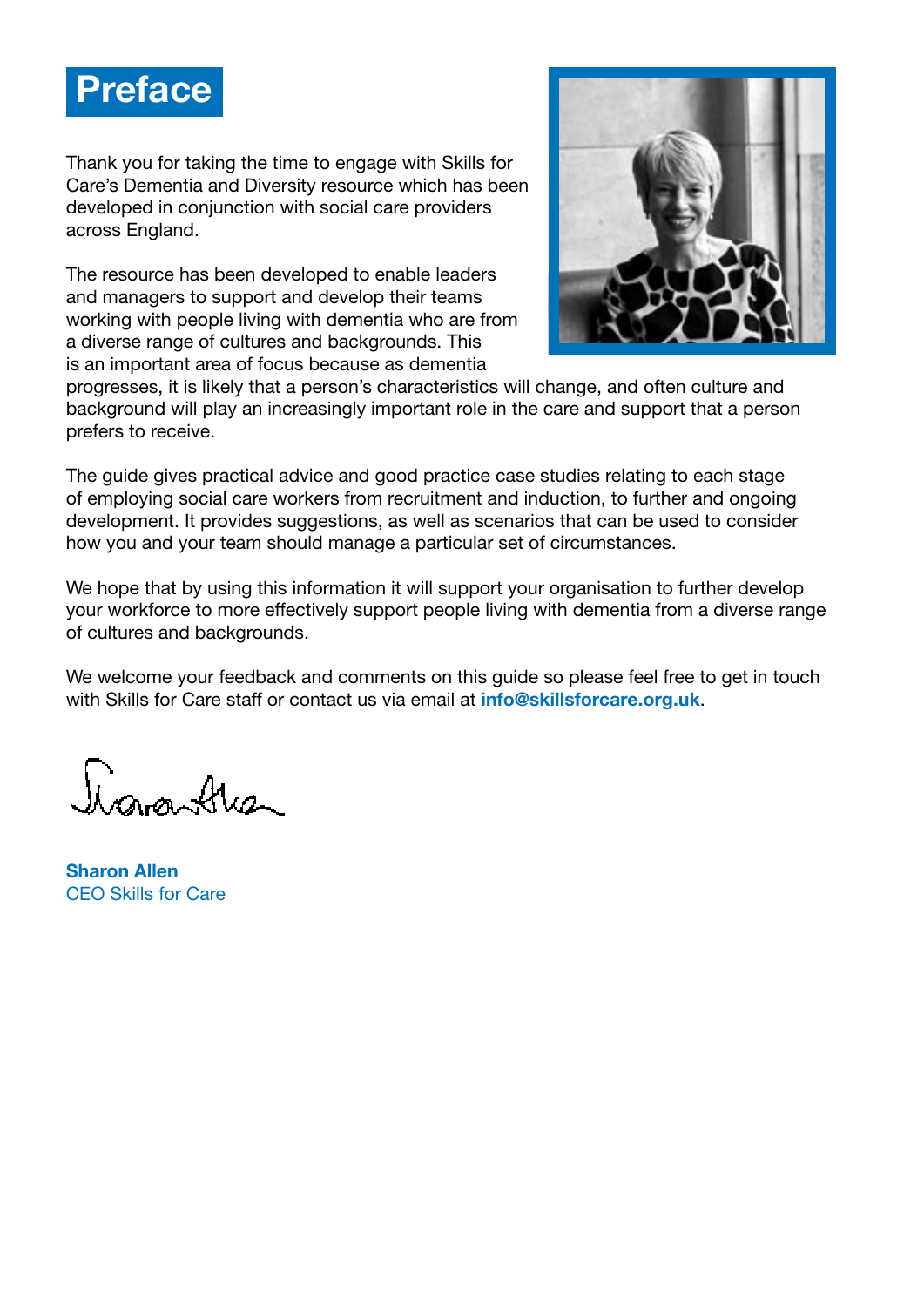

| 1. Introduction                                                                                | 6  |
|------------------------------------------------------------------------------------------------|----|
| 2. What you need to know about people with dementia from<br>different cultures and backgrounds | 10 |
| 3. Recruiting staff with the right values and cultural awareness                               | 14 |
| 4. Induction of staff and supporting cultural and background<br>awareness                      | 18 |
| 5. Further development of staff                                                                | 22 |
| 6. Ongoing development of staff                                                                | 26 |
| 7. Summary                                                                                     | 30 |
| 8. Further resources                                                                           | 31 |
| 9. Skills for Care resources                                                                   | 31 |

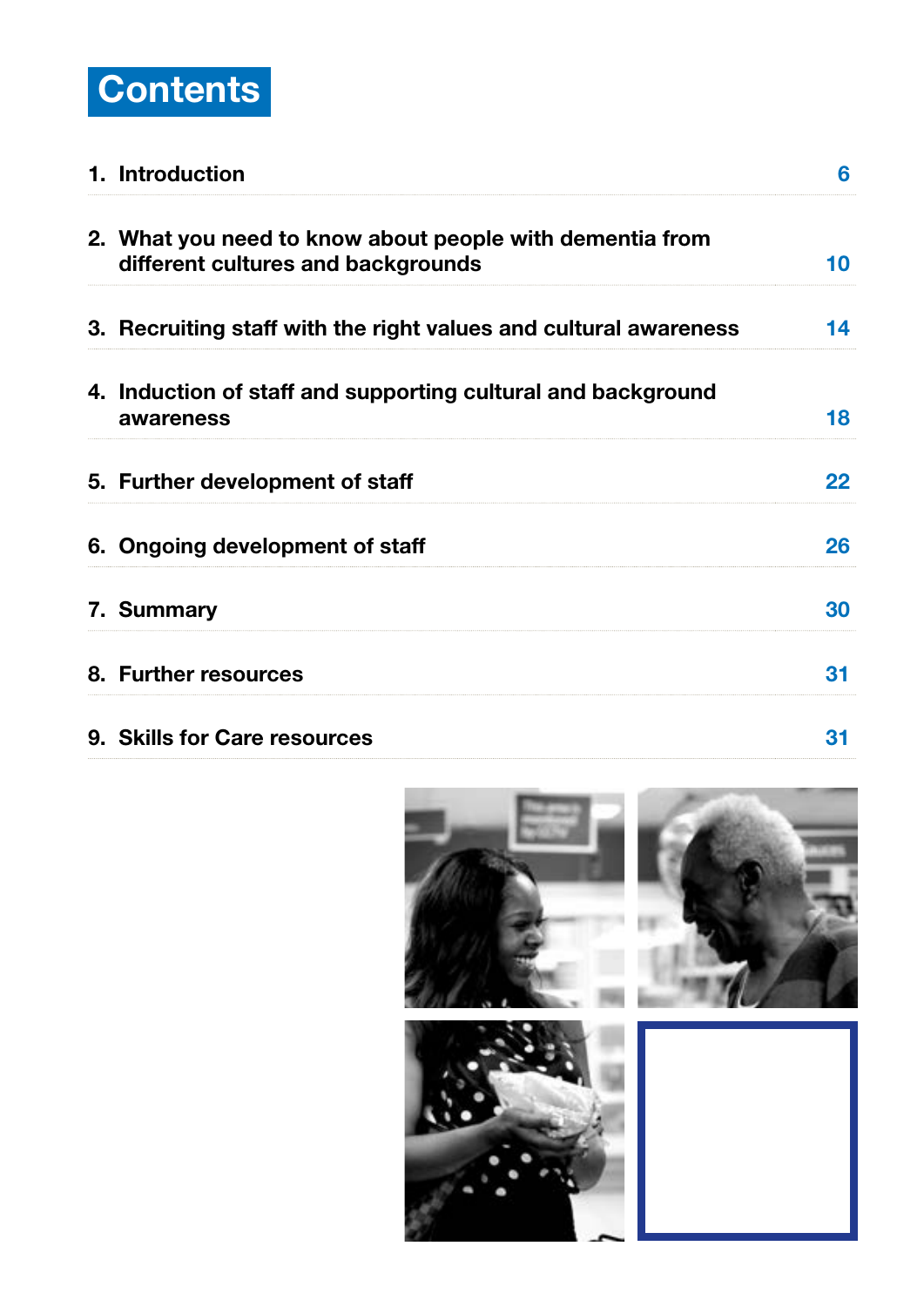# 1. Introduction

This resource has been developed with Department of Health funding. It's main aim is to enable leaders and managers in social care to support and develop their workforce who are working with people with dementia from different cultures and backgrounds. The particular focus will be for leaders and managers supporting staff working with:

- people with dementia who are from a black, Asian or minority ethnic background (BAME)
- people with dementia who are lesbian, gay, bisexual or transgender (LGBT)
- people with young-onset dementia.

#### Why is this so important for providers to consider?

The delivery of care and support that is in line with the needs and wants of the individual is critical to ensure that the person receives personalised care and support. A person's culture and background are clearly significant components of their identity. It is worth reminding ourselves exactly what we mean by personalised care and support, or personalisation.

#### Think Local, Act Personal defines personalisation as:

Personalisation is fundamentally about better lives, not services. It means working with people, carers and families to deliver better outcomes for all. It is not simply about changing systems and processes or an individual's funding through personal budgets and direct payments, but includes all the changes needed to ensure people have greater independence and enhanced wellbeing within stronger, more resilient communities.

Not only does the definition provide clarity and focus, it also highlights the importance of communities with respect to personalised care and support. While communities in the UK will differ in their diversity, they all have an important role to play in care and support and ensuring an individual's needs are met.

#### Additional support and advice

For some time, social care providers have asked Skills for Care for additional advice and support around this issue. There are a number of reasons for this:

- staff requesting advice and support
- examples of care and support that are not in line with a person's needs and wishes
- people with dementia behaving in ways we may find challenging because of unmet needs (this may be due to care and support being provided in ways that are not normal to them in respect to their background or culture)
- wanting to improve the quality and rating of services.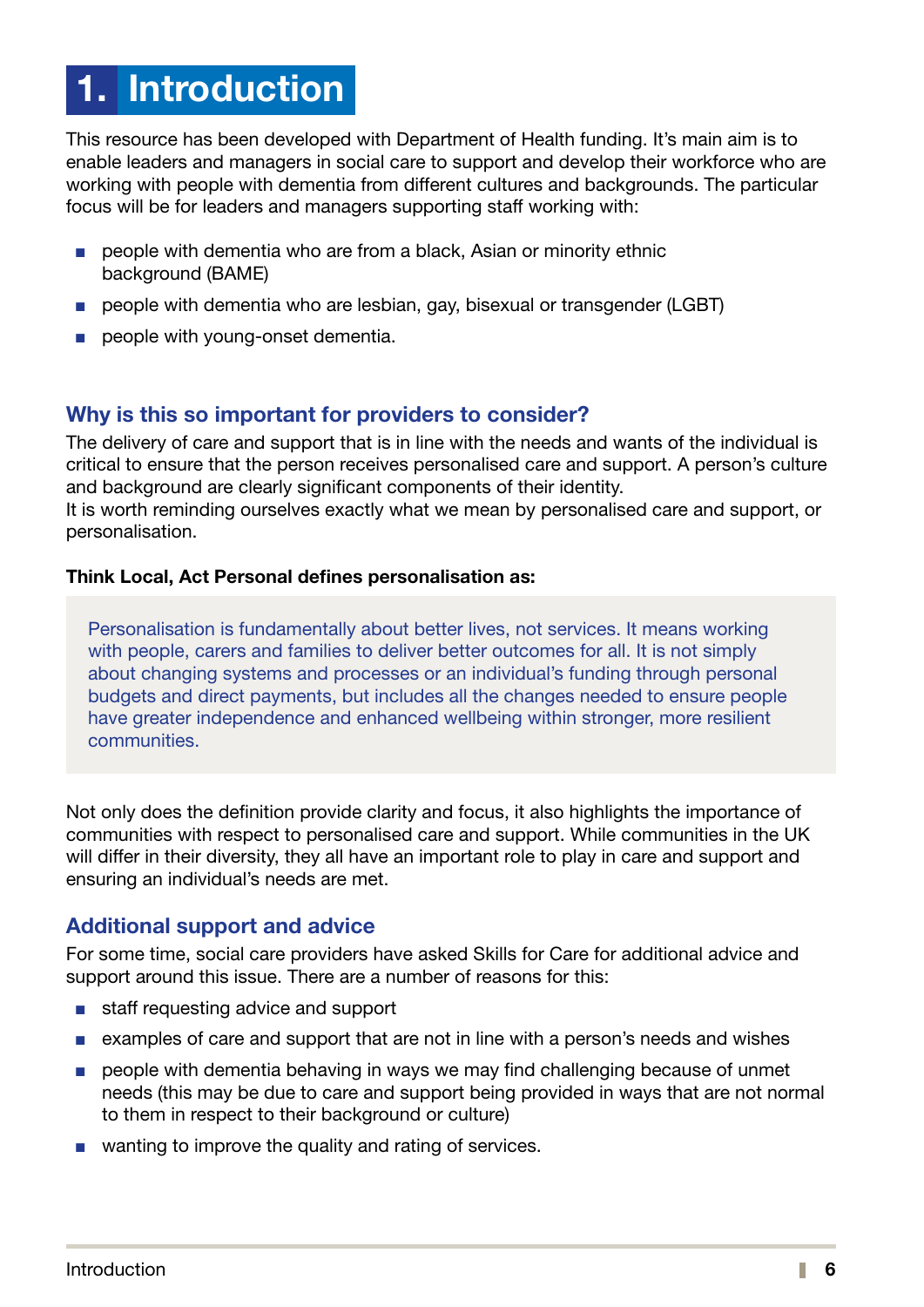If your organisation does not currently provide care and support to people from a BAME or LGBT background, the demographics of the UK population mean that you probably soon will. As you will see in the case studies featured in this resource, it has been to everyone's benefit where diversity has been embraced and supported by leaders, managers and social care teams.

While diversity varies by area across the UK, the 2011 census for England and Wales highlights the ethnic makeup of England and Wales:



In 2014 the Office for National Statistics (ONS) carried out research into sexuality of the UK population:

| Heterosexual / Straight |      |
|-------------------------|------|
| Gay / Lesbian           |      |
| <b>Bisexual</b>         | 0.5% |
| Other                   | 0.3% |
| Don't know/refuse       | 3.9% |
| Non-response            |      |

Source: Integrated Household Survey, Office for National Statistics, 2014

It is also worth considering that these figures may be lower than the true figures because people may not wish to disclose their sexuality.

In addition, there is no national validated survey for people who identify themselves as transgender. However, an ONS position statement highlights that estimates have been placed at anywhere from 65,000 - 300,000 people.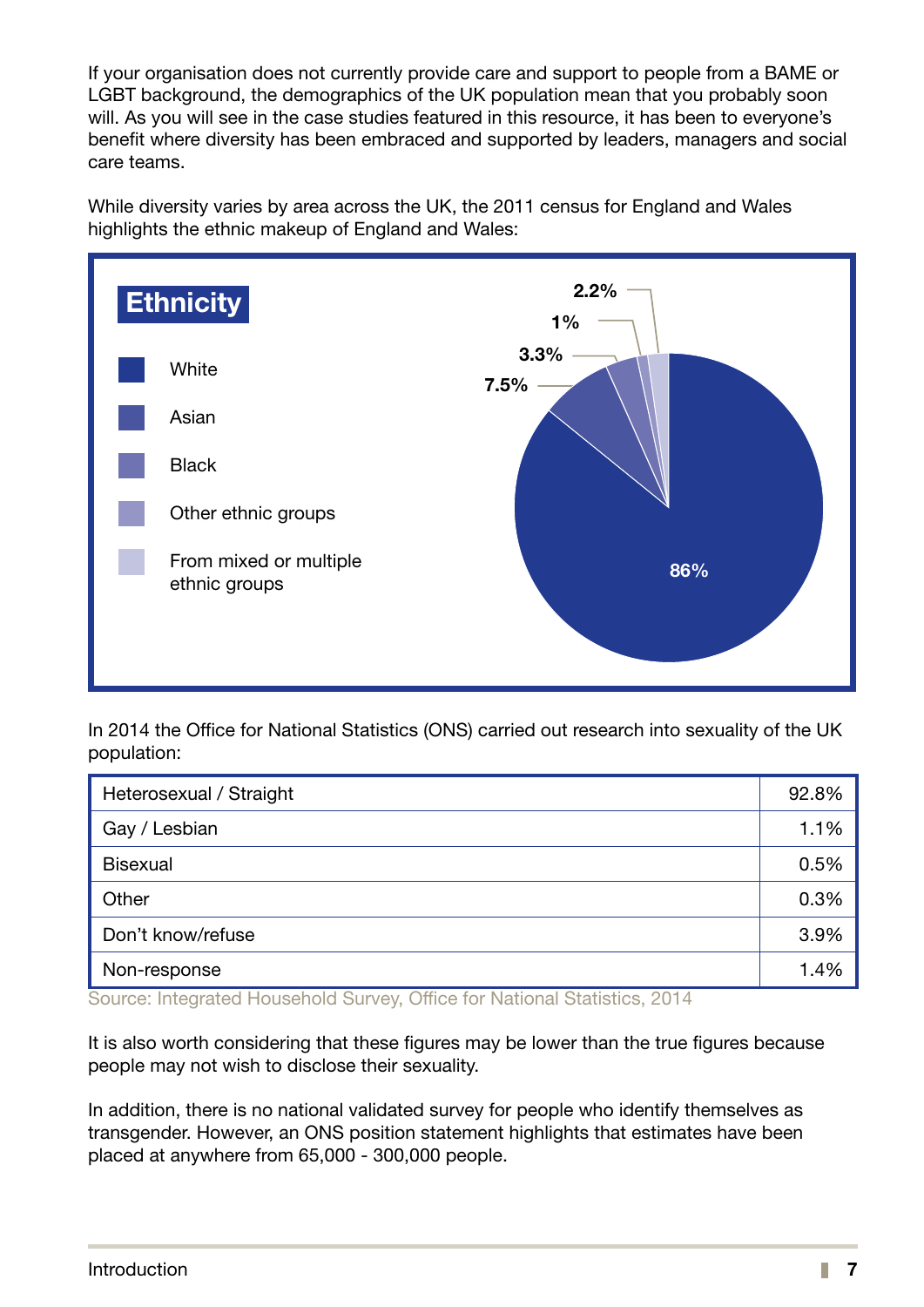#### Young-onset dementia

Finally, in terms of young-onset dementia (people under 65), the Alzheimer's Society estimates there are approximately 42,000 younger people with dementia in the UK. This equates to 5% of all people with dementia. This is an important consideration for organisations providing care and support services.

As well as the demographic context, there is also a political context to consider. The provision of 'culturally competent' care to people with dementia is highlighted in the Prime Minister's Challenge on Dementia 2020.

In addition, the All Party Parliamentary Group for dementia (APPG) published a report in 2013 'Dementia does not discriminate' which focussed on BAME communities' experiences of dementia and care and support services. In summary, the APPG came across examples of BAME communities receiving poor care and support that did not meet cultural needs.

The report also said that care providers needed to be sensitive to cultural stereotypes that mean some communities are assumed to 'look after their own', resulting in services that do not reach out to individuals and families from BAME communities.

In addition to this, in May 2016, a strategic partnership of organisations will publish their Dementia Equity and Rights report. The report highlights the importance of services being able to support people with dementia from diverse backgrounds and cultures.

#### How can I support my team better?

At this stage, you may be asking yourself the question: "I understand and recognise that my team needs to embrace diversity, but how can I support my team to ensure best practice?".

This resource is structured to enable you and your team to focus on the different stages of the employment cycle:

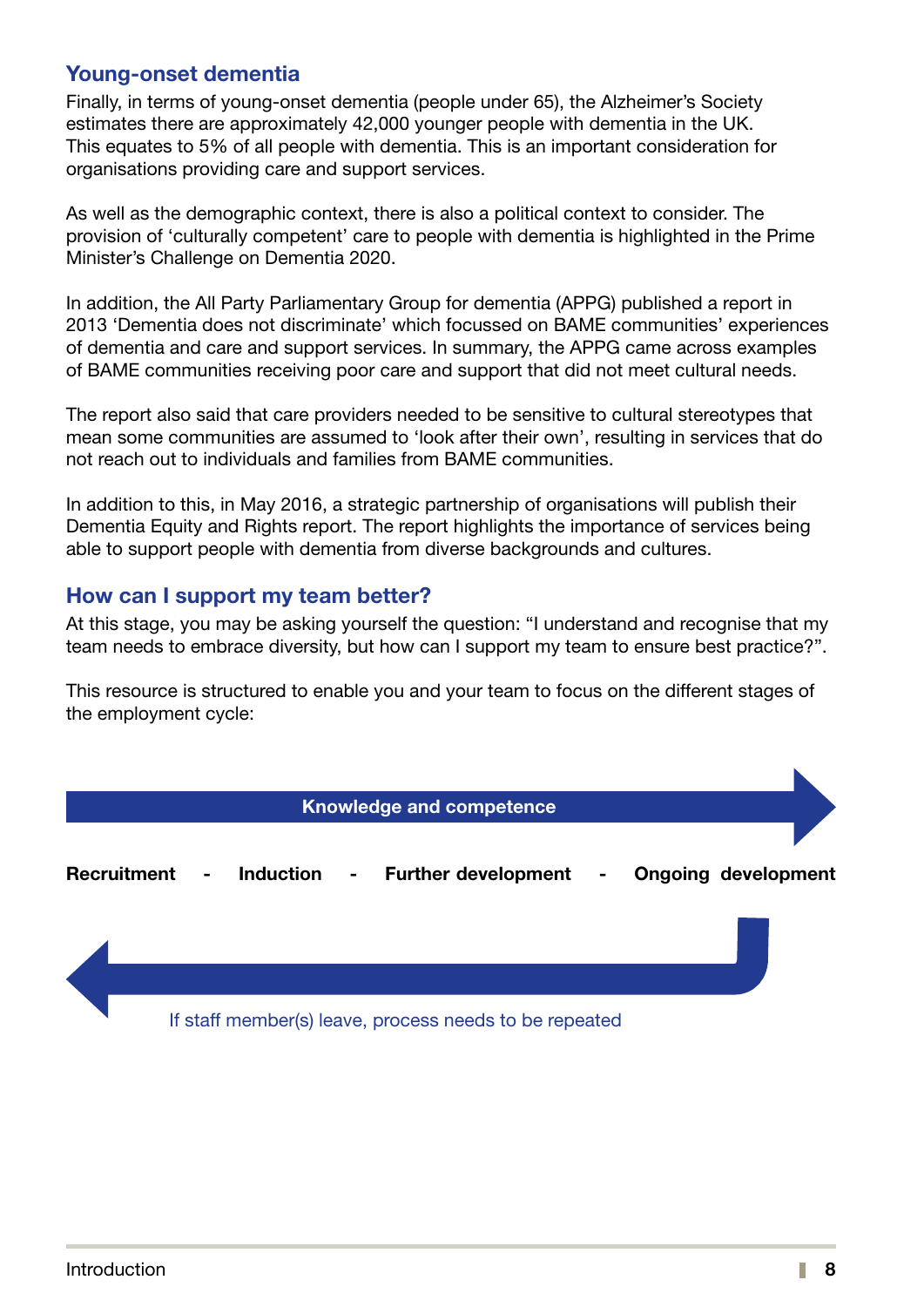#### How to use this guide

In each section of this resource there is an outline of key areas to consider when supporting your team. Links are included to existing Skills for Care resources that can support you in your role as a leader and manager. In addition, case studies and scenarios will be provided in each section for you to consider with your team.

You're welcome to use this resource however you wish, for example, in team meetings, in supervision sessions or even developing your own learning and development session, or commissioning one. However you decide to support your team in this area of their development is very much up to you, and you're free to use this resource in whichever way you wish.

#### Working with others

The final point to make in this section is that we should recognise the importance of the individual, their family, and their friends at this early stage when thinking about different cultures and backgrounds. In order to deliver high-quality care and support to people with dementia, we need to work in conjunction with the individual, their family (including family carers), and their friends.

Often, it is these people who can help us develop a sense of the individual (if they themselves lack the capacity to communicate), their life story and their likes and dislikes. This is particularly important when we are working with people from a different background and culture from our own because it allows us to provide the personalised care we all would wish for.

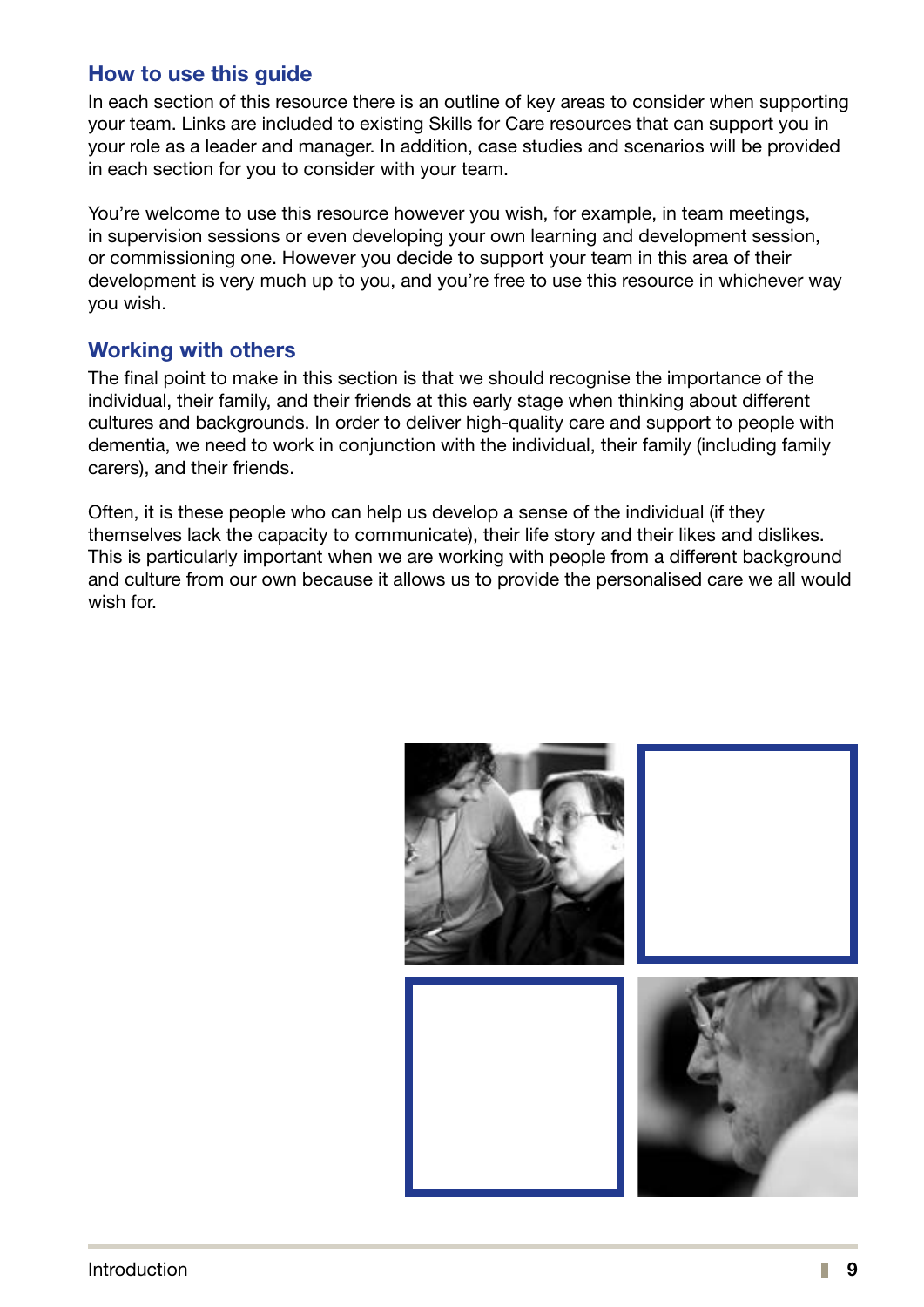# 2. What you need to know about people with dementia from different cultures and backgrounds

When considering key things the workforce needs to know and understand when thinking about dementia and diversity, there is one indisputable fact: dementia itself does not discriminate.

For reasons that are subject to on-going research, developing the diseases that cause dementia can affect anyone. It is known though that there are specific risk factors, such as increasing age, associated with a greater chance of developing dementia. If you are interested in finding out more, the Alzheimer's Society has an excellent factsheet on dementia risk factors (www.alzheimers.org.uk).

#### What to look out for

While there are a number of factors for providers to consider when planning the care and support for someone with dementia, the effects the condition has on individuals are likely to be similar.

However, there will also be individual characteristics which personalised care and support should address. Things to look out for in people with dementia include:

- loss or lapses of recent memory
- mood changes or uncharacteristic behaviour (in later stages this will become more pronounced)
- poor concentration
- problems communicating
- getting lost in familiar places
- making mistakes in a previously learned skill (e.g. cookery)
- problems telling the time or using money
- changes in sleep patterns and appetite
- personality changes
- visio-spatial perception issues (i.e. the brain does not process images as normal).

Source: Common Core Principles for Supporting People with Dementia – Skills for Care and Skills for Health, 2010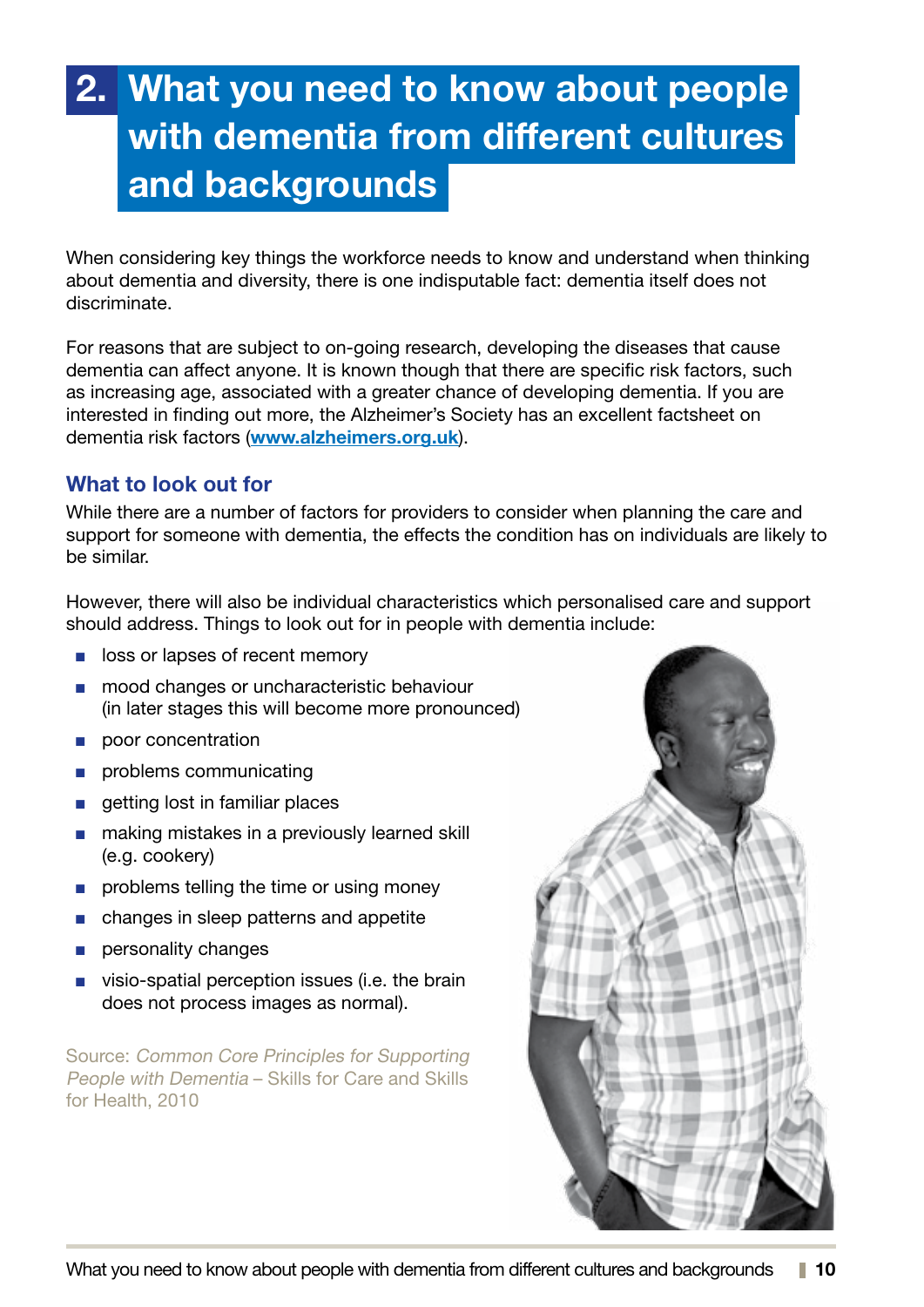However, despite these similarities, diversity may bring additional factors for care and support to consider. For example, it is likely that people with dementia who have English as a second language will revert back to their primary language as the condition progresses. For care and support teams this means communication may become more challenging.

Section one of this resource referred to the importance for the social care workforce to work with family carers and friends to ascertain information about the individual and their needs. It is reasonable to ask questions to get as much information as possible from their families to ensure the care and support provided meets needs and does not cause any offence. This will also assist with a common area of concern linked to dementia and diversity - fear of getting it wrong. There is much sensitivity about making mistakes or causing offence with respect to diversity. Providers can support staff in this area with equality and diversity training which, alongside working with the family and friends, is an excellent way of supporting staff to overcome these barriers.

#### Black, Asian, minority ethnic (BAME)

With reference to BAME communities, it is important to highlight that:

- there may be a stigma connected with dementia and diagnosis in some cultures/ communities
- some languages and cultures do not recognise dementia research has found that simple explanations are the best way to manage this
- people may be more reluctant to access advice and services sensitive communication will be needed
- particular events may have a particular significance for some cultures. A good example would be the Holocaust for people of Jewish faith
- as the dementia progresses, people will regress to a previous time/times in their life. If this was in a different culture / country / language, this is likely to have a profound impact. It is particularly important to engage family and friends in finding out as much information as possible
- $\blacksquare$  it's important to be aware of communities within communities e.g. the traveller communities within Irish communities.

#### Lesbian, gay, bisexual or transgender (LGBT)

For LGBT people with dementia, it is important to highlight that:

- older LGBT people are more likely to be single and more likely to live on their own than heterosexual people
- they are much less likely to have children or regularly see family members
- they are more likely to need to use social care services for help because they do not have support from family
- often LGBT people feel services will not meet their needs or be sensitive to them
- older LGBT people may feel out of place in traditional support groups
- care and support staff need to be very sensitive to comments or behaviour that may be construed as homophobic
- people who are LGBT with dementia may not have previously identified as being LGBT due to having been inhibited due to stigma or discrimination.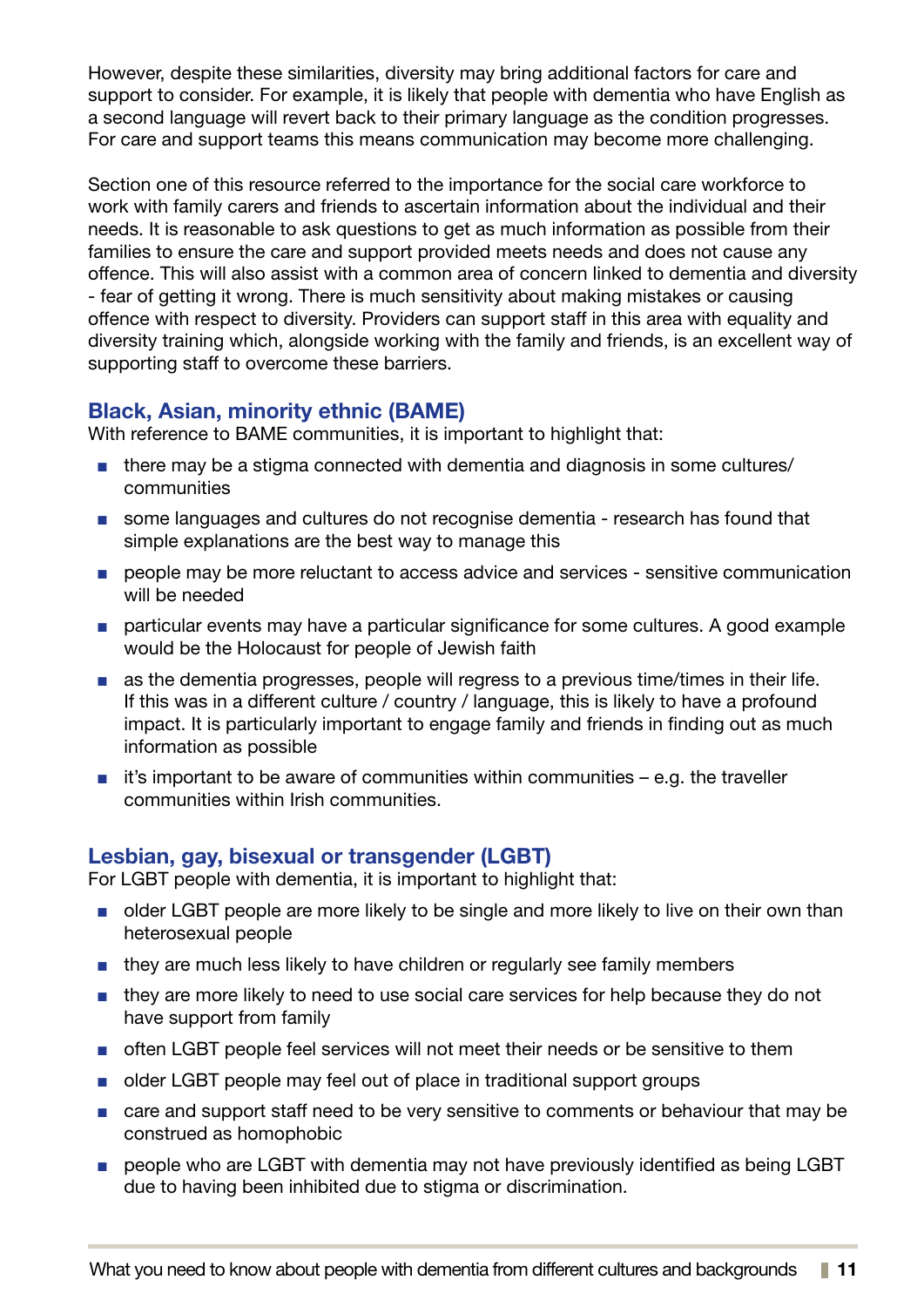With respect to both groups, it is important the workforce is aware that their own experiences and beliefs will shape their own perspective. While this is entirely appropriate, staff need to ensure this does not negatively influence the care and support provided.

Equally, just as the person with dementia from a different culture and background has a moral and legal right to have their beliefs respected, so does a member of the workforce who is from a different culture and background to the person with dementia.

#### Young-onset dementia

For people with young-onset dementia, providers need to consider the provision of care and support that is age appropriate. The needs of younger people are likely to be different and younger people are less likely to have another condition alongside dementia.

In addition, it is also important to highlight that people with a learning disability are more likely to develop dementia at an earlier age.

For clarity, in the UK, there are nine protected characteristics enshrined in law (source Equality and Human Rights Commission):

- age
- disability
- gender reassignment
- marriage and civil partnership
- pregnancy and maternity
- race
- religion and belief
- sex
- sexual orientation

All of these protected characteristics also have legislation in place to ensure equality in law and protection from any type of discrimination.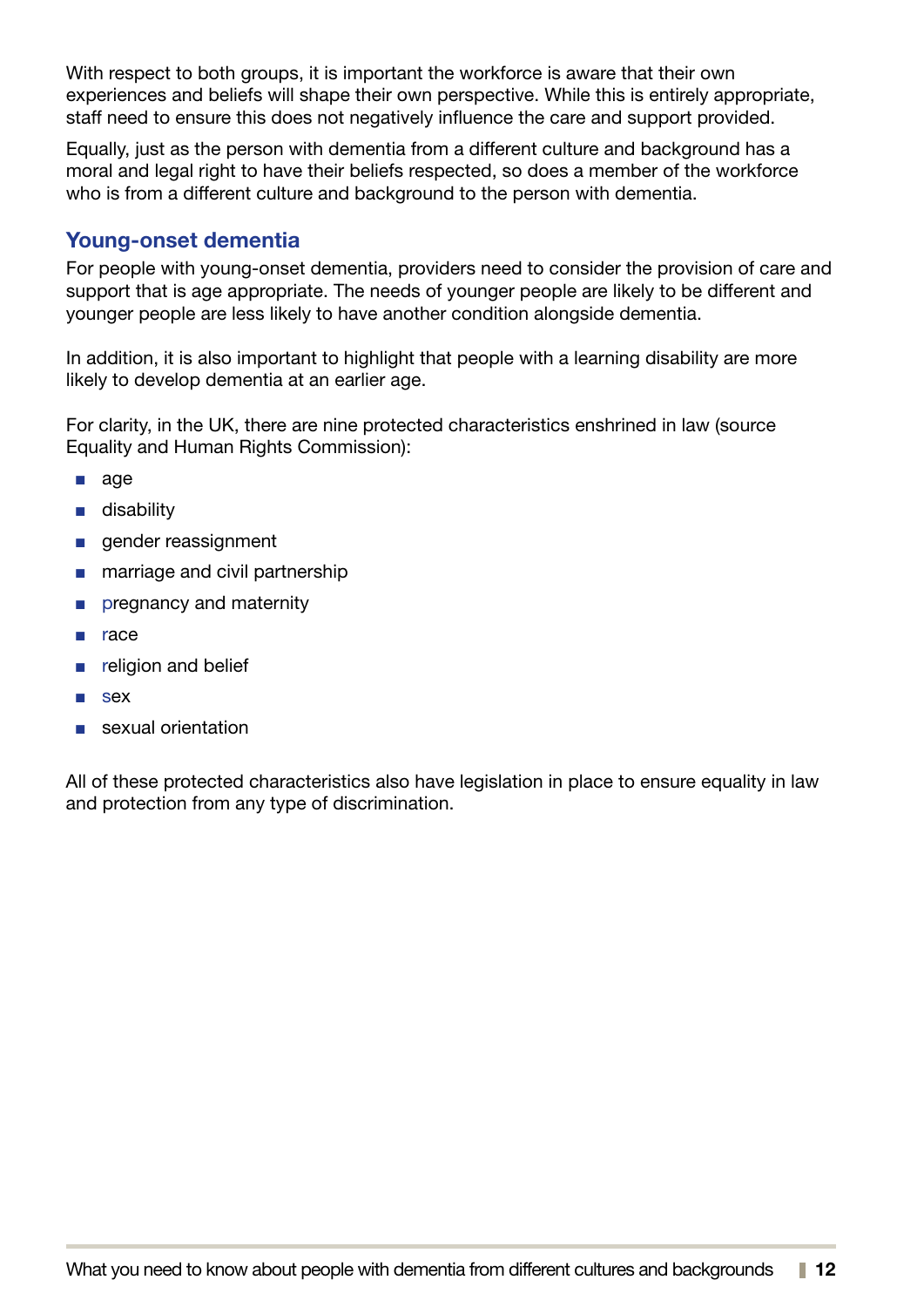## Case study Supporting gay people living with dementia



#### Dementia Education and Training Strategy for Gloucestershire

Malcolm is 83 and is living with dementia. He has vascular dementia and has difficulties with speech and swallowing. Malcolm also has expressive communication difficulties and is unable to coordinate his movements to write or point to pictures. Not being able to find the words he needs has been extremely distressing for him. Malcolm is highly educated having gone to grammar school and then university before becoming a political journalist, travelling all over the world.

Malcolm met Nigel at university, where they both studied politics, and have lived together as partners since 1956. They have continued to describe themselves as friends due to the discrimination they witnessed gay friends experiencing at that time.

Over the past year Malcolm has experienced increased difficulty swallowing and almost continual chest infections. In addition, he is no longer able to bear weight.

Malcolm receives private home care visits three times a day; usually from a care worker called Moira, with whom Nigel is very close. Malcolm's GP, who is also a family friend, is very supportive and they receive regular visits from the Alzheimer's Society dementia advisor - Celia.

Nigel is caring and constantly with Malcolm. However, in his grief Nigel was becoming increasingly distressed and angry, blaming Malcolm's lifestyle for his illness as Malcolm used to enjoy smoking, malt whisky and long afternoons in the pub.

Malcolm and Nigel's partnership has not been formalised and there is no lasting power of attorney. This can be frustrating for Nigel as he feels his opinions are not listened to and that he is not being included in decisions about Malcolm's care and support, even though he often has helpful suggestions about Malcolm's preferences from their life together.

One day when Nigel was feeling particularly frustrated he spoke to Celia and told her how he had been feeling. Celia told Nigel to also speak to their friend, Malcolm's GP and she would look into arranging additional support.

A Mental Capacity Act Best Interest Meeting was set up between Nigel, Moira and her supervisor, Malcolm's GP and a social worker where they decided to provide palliative support but discontinue the current course of antibiotics which had become ineffective in treating Malcolm's repeated chest infections.

Nigel is now very involved in Malcolm's care planning. He's involved Malcolm in reminiscence work, looking through some of the old papers that Malcolm used to work on. This has encouraged Malcolm to use some of the articles to help him find words to communicate his preferences.

Nigel now feels much more involved and supported. He and Malcolm are getting on well and Malcolm is spending more time out of bed during the day, with the help of a hoist provided to help him get out of bed.

Malcolm and Nigel's story shows the importance of involving a partner in care planning and also the role the mental capacity act can play even when the partnership has not been formalised, as is often the case in LGBT relationships, particularly for those of an older generation.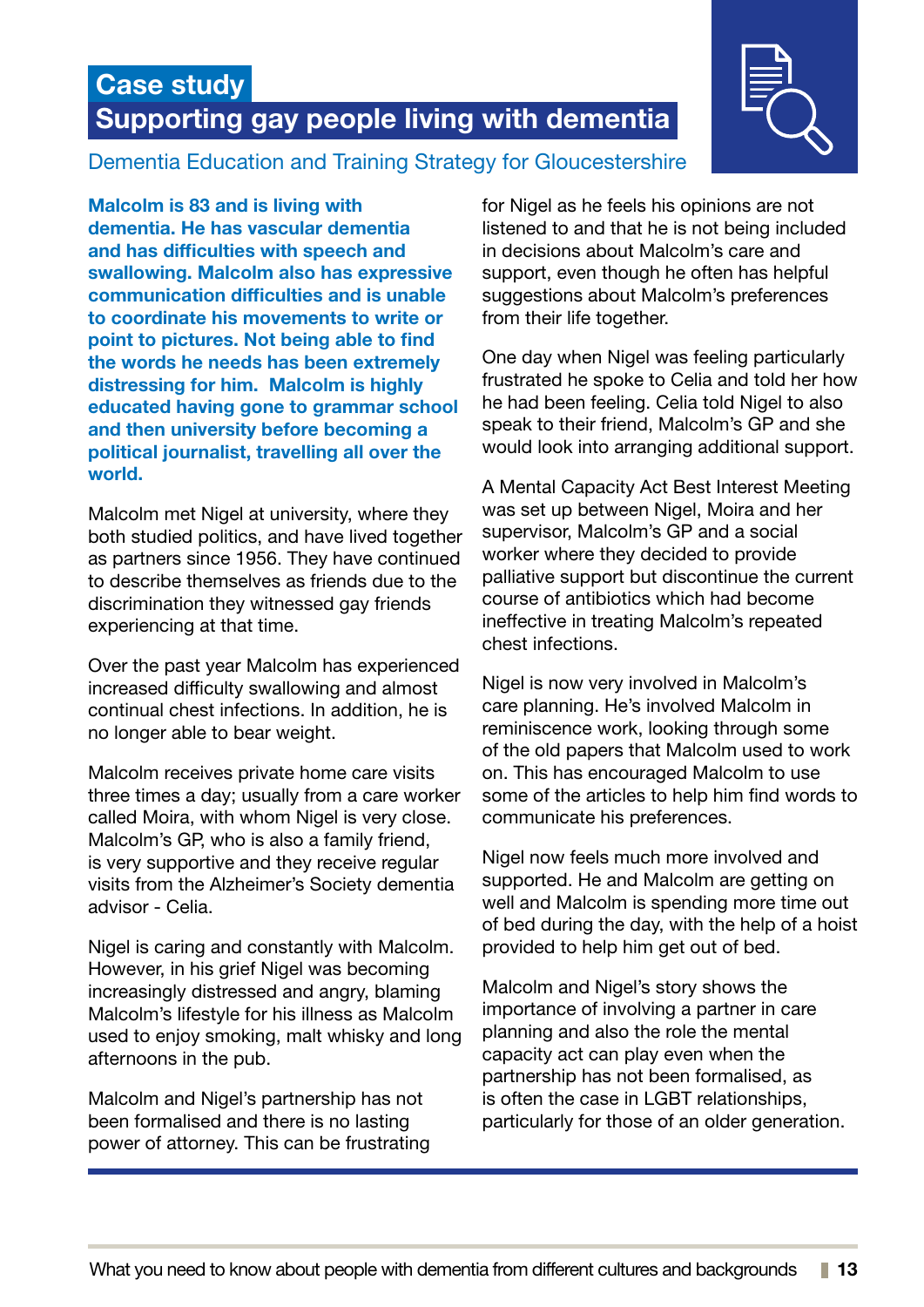# 3. Recruiting staff with the right values and cultural awareness

This section covers the recruitment of new staff. It provides you with advice on how to ensure you are recruiting staff with the right cultural and background awareness to ensure your organisation can provide care and support to a diverse range of people with dementia. This will include a particular focus on attracting the right candidate, and the selection process.

For further advice about recruiting new staff, there is a wealth of resources on the Skills for Care website including a toolkit 'Finding and keeping workers'.

#### Get your advertising right

At the first stage of recruiting new staff, there needs to be an advert or announcement that you are recruiting. In terms of competence or awareness linked to equality and diversity, there are certain ways this can be highlighted as important in the advert and person specification. However, you need to ensure you do not discriminate under any of the nine protected characteristics (highlighted in the last section) during recruitment processes. This is particularly important in the advertisement and job description / person specification.

So for example if your organisation was primarily supporting a particular ethnic group, your job advertisement could say knowledge of a particular language would be advantageous for the successful candidate. What you could not say is that only a member of a particular ethnic group could apply for the vacancy. Another example would be that you could not say that you are looking for someone 'young' as this would be age discrimination.

#### Equality and diversity policy

Your job advert / person specification should highlight your organisation's equality and diversity policy, and highlight a need for a commitment to these principles by the successful candidate. If a commitment to equality and diversity is stated, this can be assessed during the formal recruitment process which we will consider later in this section.

#### The profile of your workforce

It is also good practice for the demographic profile of your workforce to reflect as closely as possible that of the community you are operating in, so it is representative. So while highlighting a commitment to equal opportunities, you could also highlight that you welcome applications from under represented groups in your workforce, whichever these may be.

This is known as 'positive action'. However, the candidate that scores most highly in the recruitment process is the one that should be appointed.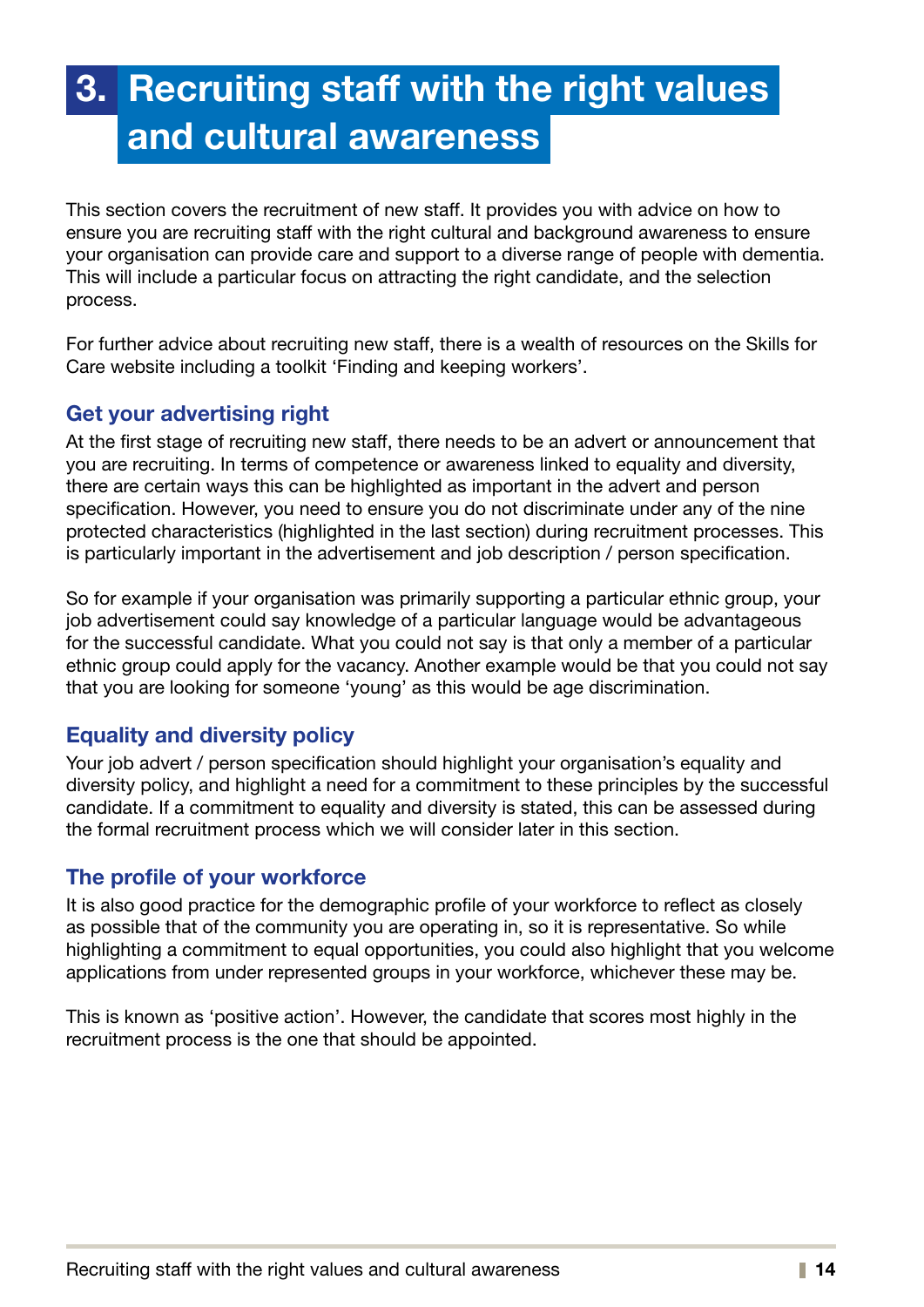#### If in doubt, seek expert advice

Employment law and recruitment is a complex area governed by a significant amount of legislation. Leaders and managers are strongly advised to work with human resources professionals or legal professionals if in any doubt.

Later on in the recruitment process, when selecting candidates through the interview or assessment process, you can include questions and exercises designed to explore cultural and background awareness. For example, in an interview you could ask "Give me an example where you have supported equality and diversity in a previous job." Or "What would you do if you felt someone you were supporting was being disadvantaged due to their disability?".

#### Cultural awareness

Moving this on a stage further, it would be possible for your recruitment process to assess cultural and background understanding and awareness. As part of the recruitment process you could invite people into the unit where they will be working. You could observe interactions with people with dementia and/or their families and your team, to assess how people interact with people with dementia whose backgrounds are different to their own.

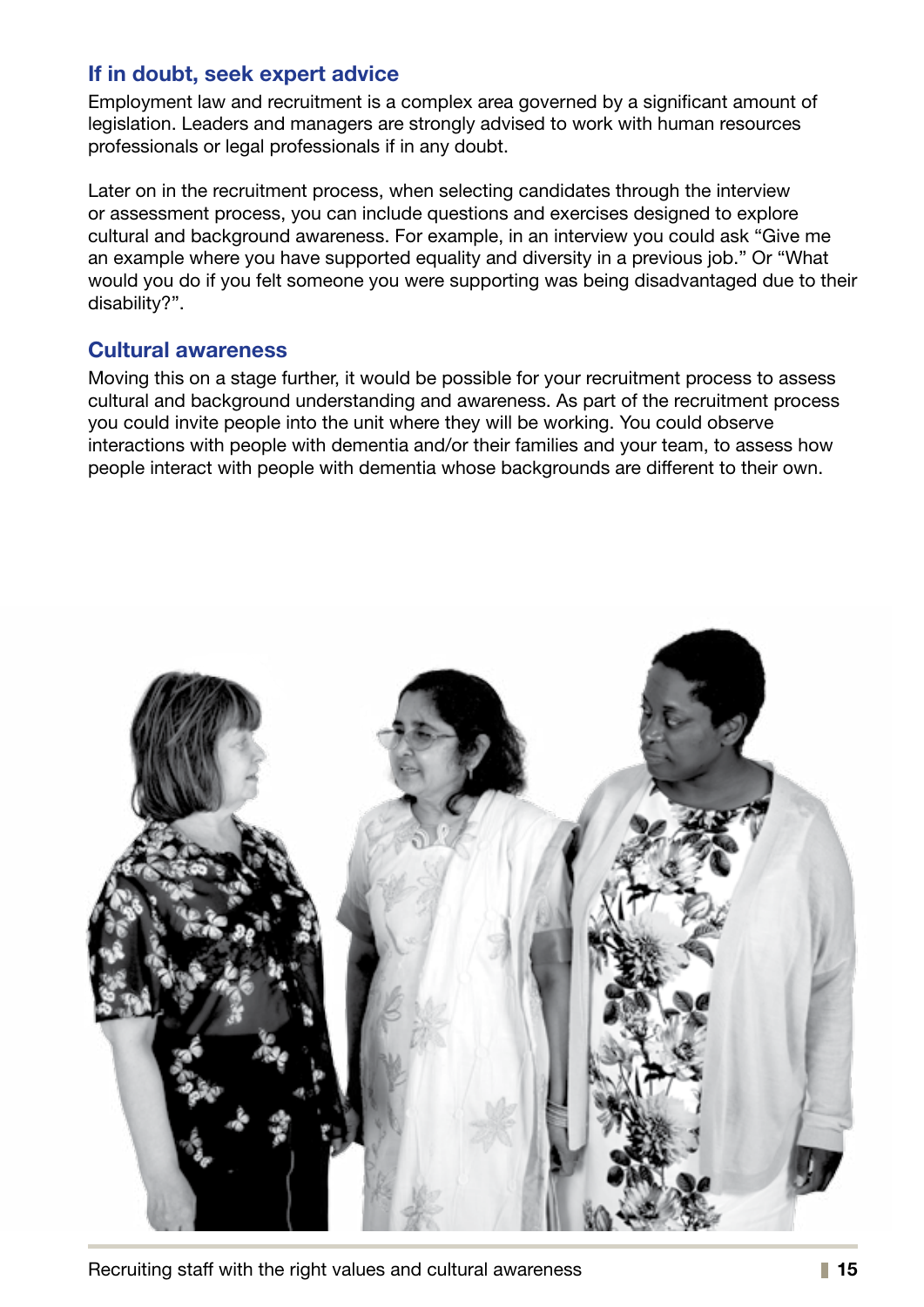### Case study Recruitment, young-onset dementia



#### **Certitude**

Paul has lived for most of his adult life in his own flat, in a property shared with a number of other people with learning disabilities. A few years ago it became clear that Paul's memory and ability to maintain his independence were deteriorating and he was subsequently diagnosed with dementia.

Paul's wishes were discussed with him from the start and he made it clear to staff he wanted to remain at home, rather than being moved into a care home or other setting. He was also supported to discuss this with the friends he was living with.

However, the five hours support he was getting at the time was not sufficient to keep him safe and well. Therefore, it was agreed that a full-time support team should be recruited to support him in his own home.

Initially, a team of agency staff was used to cover the increased support. But it became clear that Paul needed a consistent team with some specific attributes.

As Paul's dementia advanced and affected both his physical and cognitive functioning, the team that had known him for a number of years worked with him to draw up the profile of who could best support him.

This process involved creating a profile based on Paul's wishes and needs, including his characteristics, interests and hobbies, as well as the skills of the staff he wanted to support him.

#### The key attributes which mattered to Paul were:

- $\Box$  a general connection having staff who would share and understand his history and relate to the popular culture he connected with, going back to when he was younger
- people who placed utmost value on communication and their relationship with the individual, who would talk to him and reflect on what was going on; whether or not he responded
- people who valued his independence and would be willing to spend much longer on activities such as eating and not rush him, or take over to support him too soon
- people who got on with him as a person and would positively represent him to others, such as medical staff, when he needed to be admitted to hospital
- people who placed a value on his other friendships and relationships and supported him to maintain those.

The recruitment process involved a competency-based interview and potential staff were invited to meet Paul in his home, spend time with him, other support staff, and his friends who'd known him for many years.

Those who knew him well spent time observing, assessing and reflecting on the interactions between the candidates and Paul, and how both parties responded. Not only was Paul able to give his views, but candidates were also able to get to know what the role would entail and consider their own perspectives. This process was clear and transparent and explained to candidates.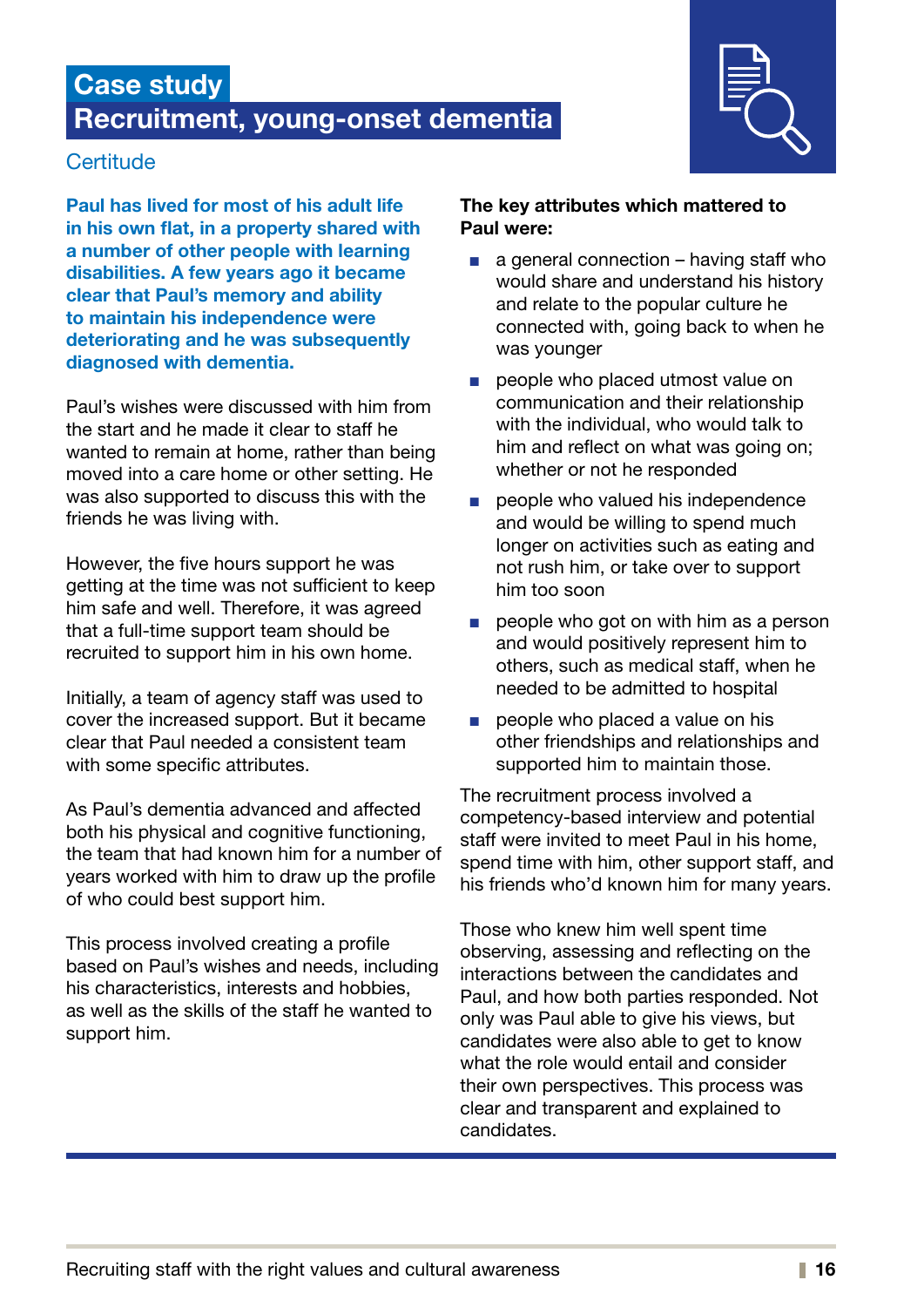### **Scenarios**

1. You're working in a service that primarily supports people with young-onset dementia. Previously you have been criticised for recruiting staff who did not have a good rapport with the people your service is supporting, so those staff left. How will you ensure you get it right this time?

#### Things to consider

- Whose views do you need to take into account?
- How will you improve your recruitment process?
- What is legal, what isn't?
- 2. You work in a service that supports people with dementia from an Afro-Caribbean background. You work in a diverse area of England and the majority of your workforce are also from an Afro-Caribbean background. Your team has been a little unsettled of late. What can you do to make sure you recruit workers who meet people's needs, are responsive, and fit into your existing team?

#### Things to consider

- Whose views do you need to take into account?
- How will you improve your recruitment process?
- What is legal, what isn't?

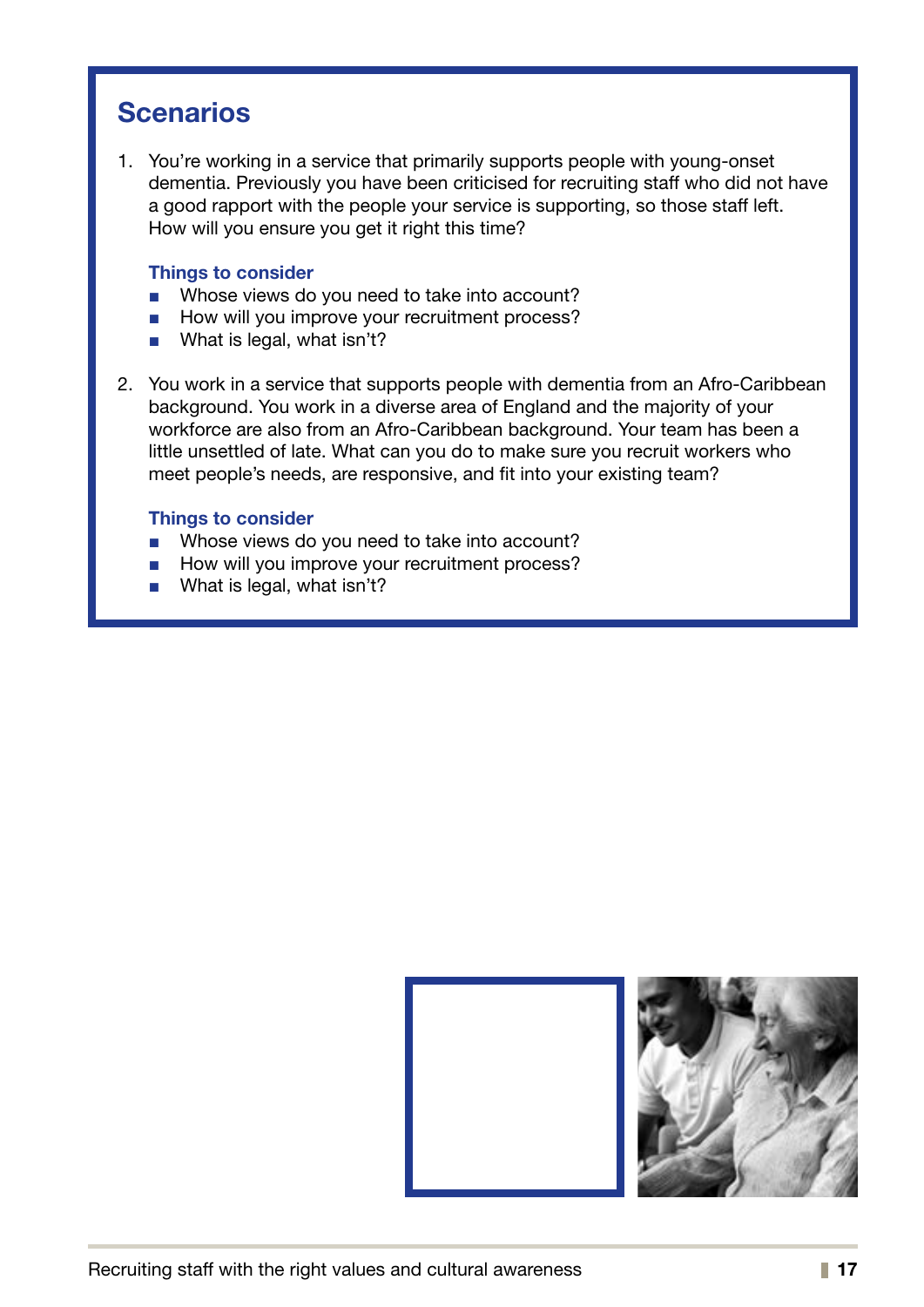# 4. Induction of staff and supporting cultural and background awareness

When people join your organisation it is important to demonstrate the leadership and management team's commitment to supporting people from diverse cultures and backgrounds. As well as having a policy in place, it is worth considering additional ways your organisation can ensure its commitment to diversity is central to everything it does. Common ways include the development of organisational or team values and further training. Perhaps this could be covered in team meetings or in supervision settings.

With a clear policy and commitment in place, you can expand on the themes highlighted within the recruitment process during a new employee's induction. Identifying staff perceptions and preconceived ideas about cultural differences and dementia are important to pick up on at an early stage.

#### The role of the Care Certificate

This area is covered by the introduction of the Care Certificate for all new care workers in social care from April 2015 and ensures new entrants to social care should undergo specific development in:

- dementia awareness
- cultural and background awareness and sensitivity

There are a significant number of resources on the Skills for Care website to support leaders and managers to implement the Care Certificate. It is strongly recommended that these are used with new staff.

Specific development in these areas should ensure people who are new to your business demonstrate a level of empathy with those who have dementia who are from different cultures and backgrounds. If you feel people need additional development and support in these areas, you could consider shadowing / buddying up new members of the team with more experienced members.

#### Good practice in action

This will provide a safe and supportive mechanism for people to see good practice in action and most importantly ensure the culture that you want to develop around dementia and diversity is embedded across the organisation.

With respect to dementia and diversity, it may be helpful to further expand on some of the themes identified in section two.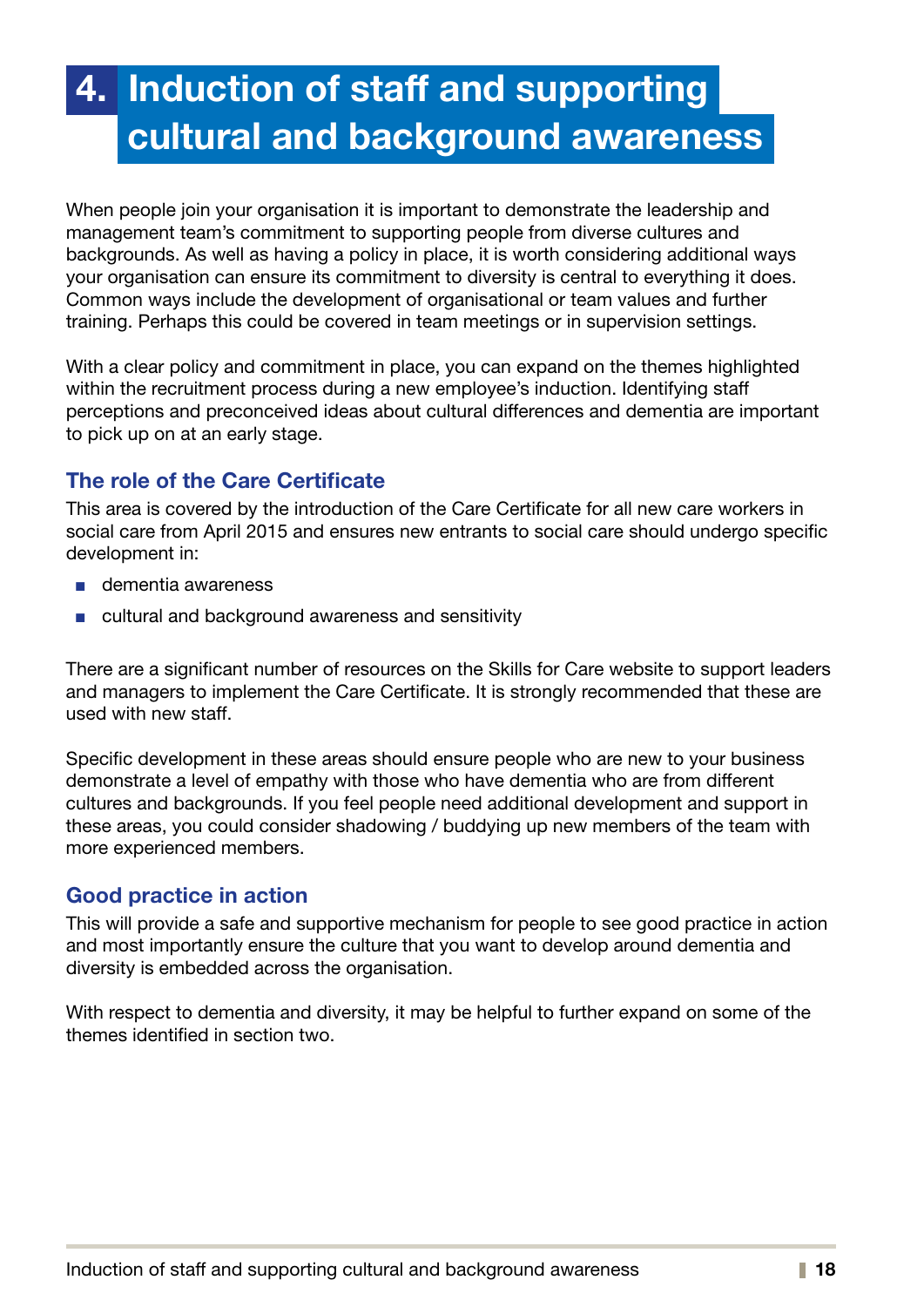#### The importance of life stories

People with dementia are clearly all different, however one common factor is that as the disease progresses, people regress to a previous time/times in their life. If someone's life history means they are not originally from the UK, it is likely this will be an important feature of who they once were and also who they are now. An example could be someone who grew up in India and moved to the UK decades ago as a young adult and had their children (who are now adults) in the UK.

When the person was growing up in India, they may have used a different language and eaten different food. It may be that as their memory fades, their taste for food changes, possibly back to preferring the food they grew up with. In addition, they may revert back to a language other than English, but their children may only speak English. This can make communication difficult between family members.

This example illustrates two key points. Firstly the importance of personalised care and understanding the life story of the person. Secondly how important working with the family is while also considering how personal culture and background is important and unique and will probably differ even in immediate families.

Once the life story is understood, reminiscence can be used, alongside meaningful activities that are relevant to the individual, while ensuring activities are sensitive to their culture and background.

#### Sexuality and dementia

We also need to consider different backgrounds such as people who are LGBT. Similar principles of life story, reminiscence, and meaningful activity can be used and we need to support staff to do this. However, we also need to be mindful of the points raised in section two about the need for sensitivity and tact when exploring these areas. In short, some people may be very open, others less so, so staff teams need to work collectively to ensure everyone has the chance to engage with activities, regardless of their background and culture.

Sexuality and dementia is an area that raises important areas for staff to think about; for people who are heterosexual as well as LGBT. Dementia can cause some people to lose their inhibitions. For some, this may mean they make inappropriate sexual advances and staff need to manage this appropriately and sensitively. Staff should also be aware that sometimes behaviour may appear sexual but may not be. For example, expressing a need for affection or mistaking someone for their current (or previous) partner.

People working in residential care homes need to be aware that people with dementia may wish to have a sexual relationship, including with other people living there. Key questions to ask include whether mutual consent is taking place, and whether both individuals have the capacity to make the decision. Capacity is judged according to the following criteria:

- the ability to understand information that is given
- the ability to retain that information long enough to be able to make a decision
- the ability to assess the information available to make a decision
- the ability to communicate their decision by any possible means.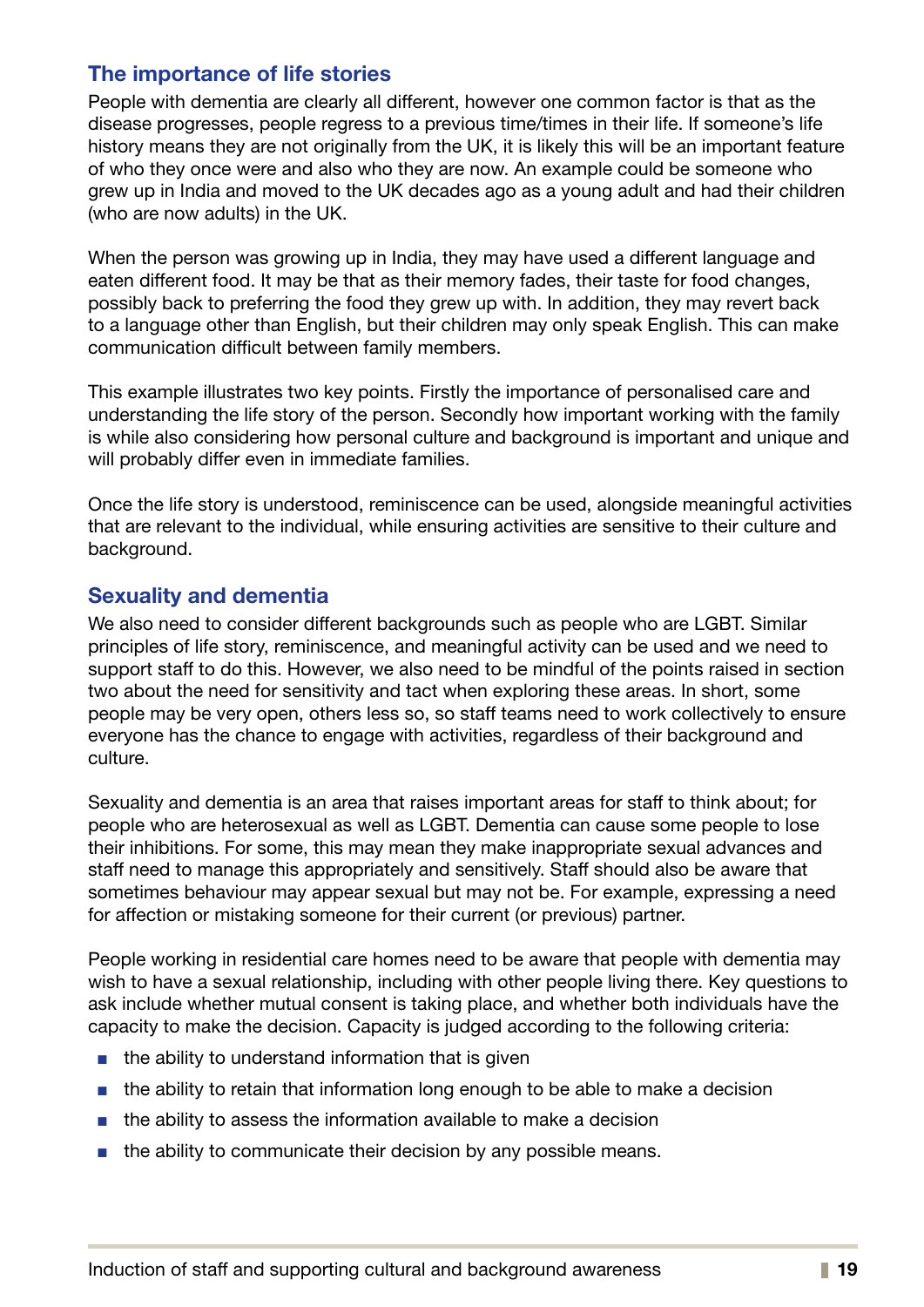### Case study Working with the family



#### Housing 21

Mrs Li is a 93-year old Asian lady who lives in a nursing home. She has Alzheimer's disease and speaks no English. Her son is concerned she is not eating very much. She has significant contractures in both legs which makes positioning her difficult and therefore she spends all of her time in bed in a semi-recumbent position. Mrs Li does not like to be assisted to eat and so the care team give her sandwiches and she feeds herself.

A staff member had a conversation with Mrs Li's son and asked what Mrs Li would have eaten at home. He said that she would normally eat steamed fish and rice.

The staff member contacted an occupational therapist for a seating assessment and obtained the advice and equipment so that Mrs Li could sit out of bed for her meals. The staff member then asked the kitchen to provide Mrs Li with food she could recognise and that was familiar to her palate.

The staff member also invited an interpreter to assist her in assessing Mrs Li's mood. Mrs Li scored moderately on the geriatric depression scale, though she was unable to understand some of the questions due to her dementia.

The staff member looked at Mrs Li's room and felt it was not very stimulating. She spoke to the son and suggested ways to make Mrs Li's room more stimulating and interesting. She also spoke to the doctor, who commenced Mrs Li on a low dose of antidepressants.

After a month, Mrs Li was assisted to sit in a chair for her meals and was given culturally appropriate food. A mobile made from crystals which caught the light was added to her room, giving her something to focus on. Rather than the television playing English programmes, Mrs Li's son recorded Chinese TV and radio and staff played this to her.

Mrs Li appeared much more engaged with her surroundings and started to eat much better.

People with dementia can require care for a significant period of time. Staff need to be able to understand and recognise the changes in a person's health that may indicate they require an alternative approach to care. By working closely with other agencies involved in care provision, the person with dementia may be able to remain in their home and receive individualised and person-centred care.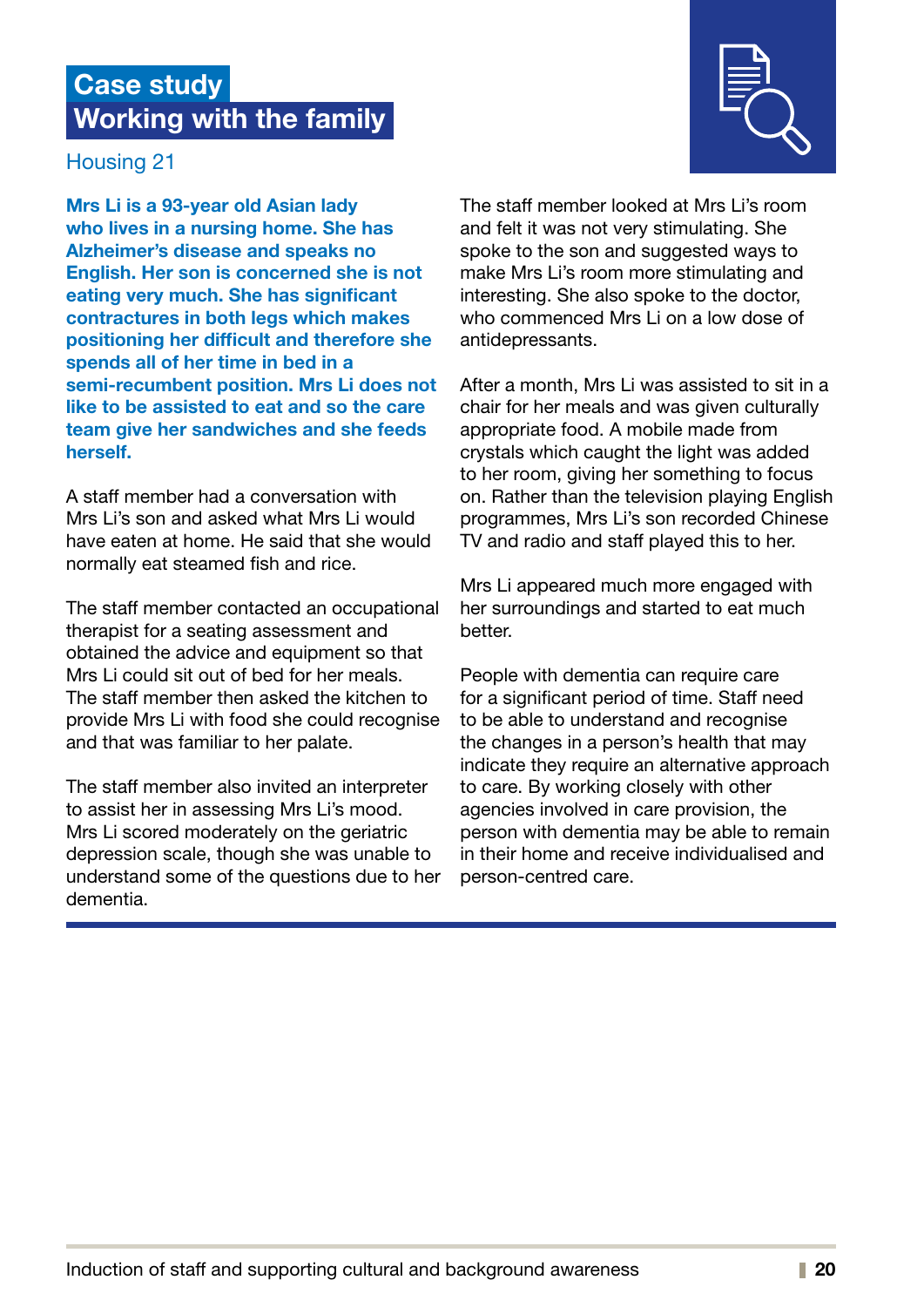### **Scenarios**

1. The establishment you manage is providing support to two women with youngonset dementia. One of your team has noticed the two women seem to be very close and appear to want a closer relationship – possibly as more than just friends. How do you manage this?

#### Things to consider

- The capacity of the individuals.
- Your organisational approach (equal opportunities policy).
- 2. A staff member you have recently recruited expresses thoughts that while not discriminatory, are offensive to some older people with dementia you are supporting – how do you manage this?

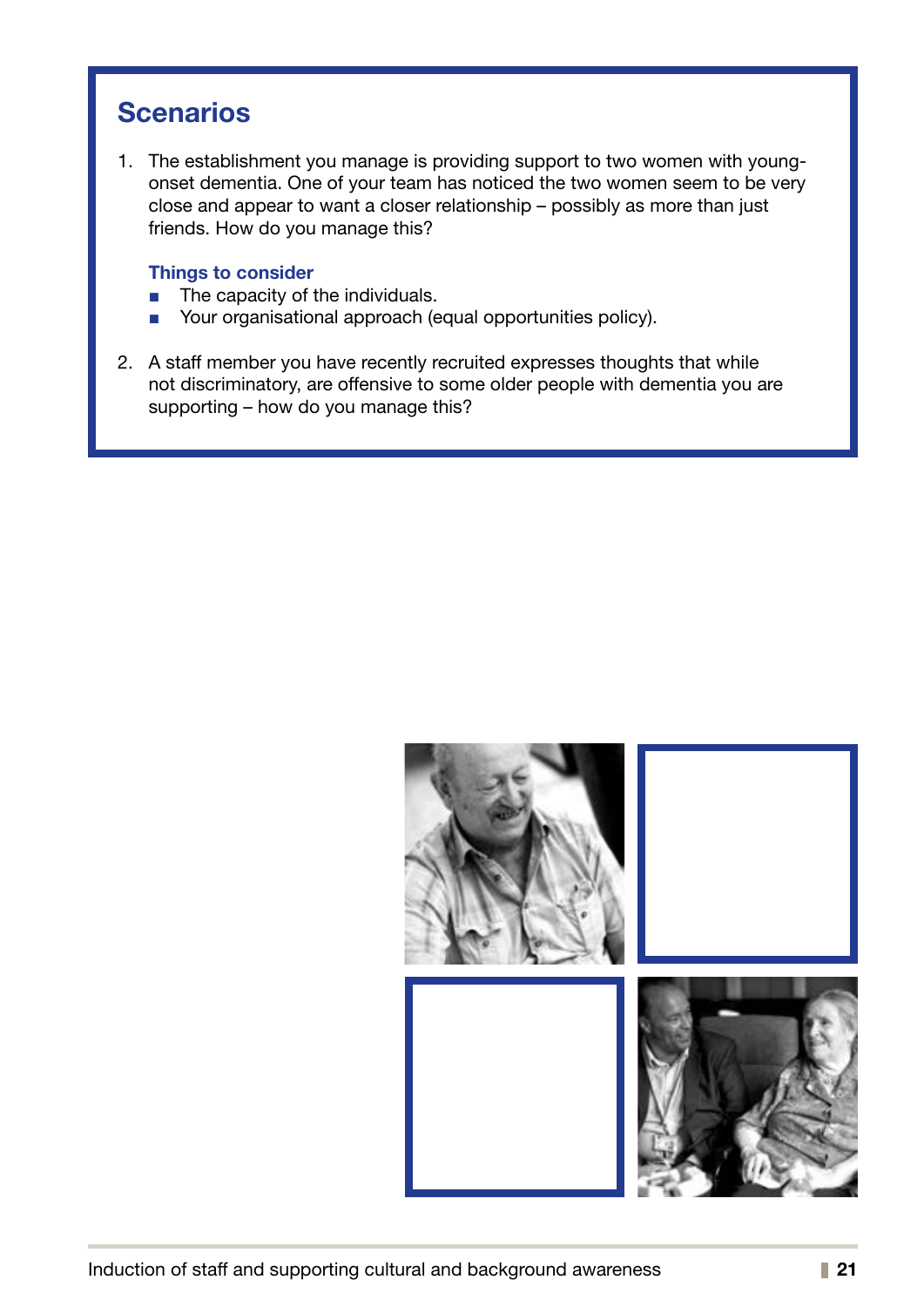# 5. Further development of staff

When considering further development for existing staff who are supporting people with dementia from different backgrounds and cultures, the sort of opportunities that can be considered are numerous. These may include undertaking additional learning, either off-the-job and/or on-the-job; gaining qualifications, or developing additional responsibilities as a dementia or diversity champion (or both).

Additional learning off-the-job may include undertaking non-accredited training to help staff develop their skills and knowledge with respect to dementia and diversity. Typically, this would be a short course.

However, best practice would be for all direct care workers to undertake further qualifications to support them with their role. In particular, this may be the Health and Social Care Diploma at level 2 or 3, or specific dementia units and qualifications. The Skills for Care Skills Selector can help you identify appropriate learning opportunities for your team:

#### http://skillselector.skillsforcare.org.uk

#### Develop specialists

You may consider developing specialists in your team. These are staff you can provide with additional training to develop specific expertise in a particular area. Examples would be dementia champions and equality and diversity champions.

When looking at on-the-job development opportunities; once dementia/equality and diversity champions are in place, you can use these staff to disseminate knowledge and skills to the rest of your workforce.

#### Developing yourself

You also need to consider your own development as a leader and as a manager. Ultimately it is your responsibility to make sure your service can respond appropriately to the needs of people with dementia from different cultures and backgrounds.

In terms of how you approach on-the job training; well-trained champions and leaders and managers are excellent at ensuring high-quality dementia care is put in place for everyone regardless of their culture and background.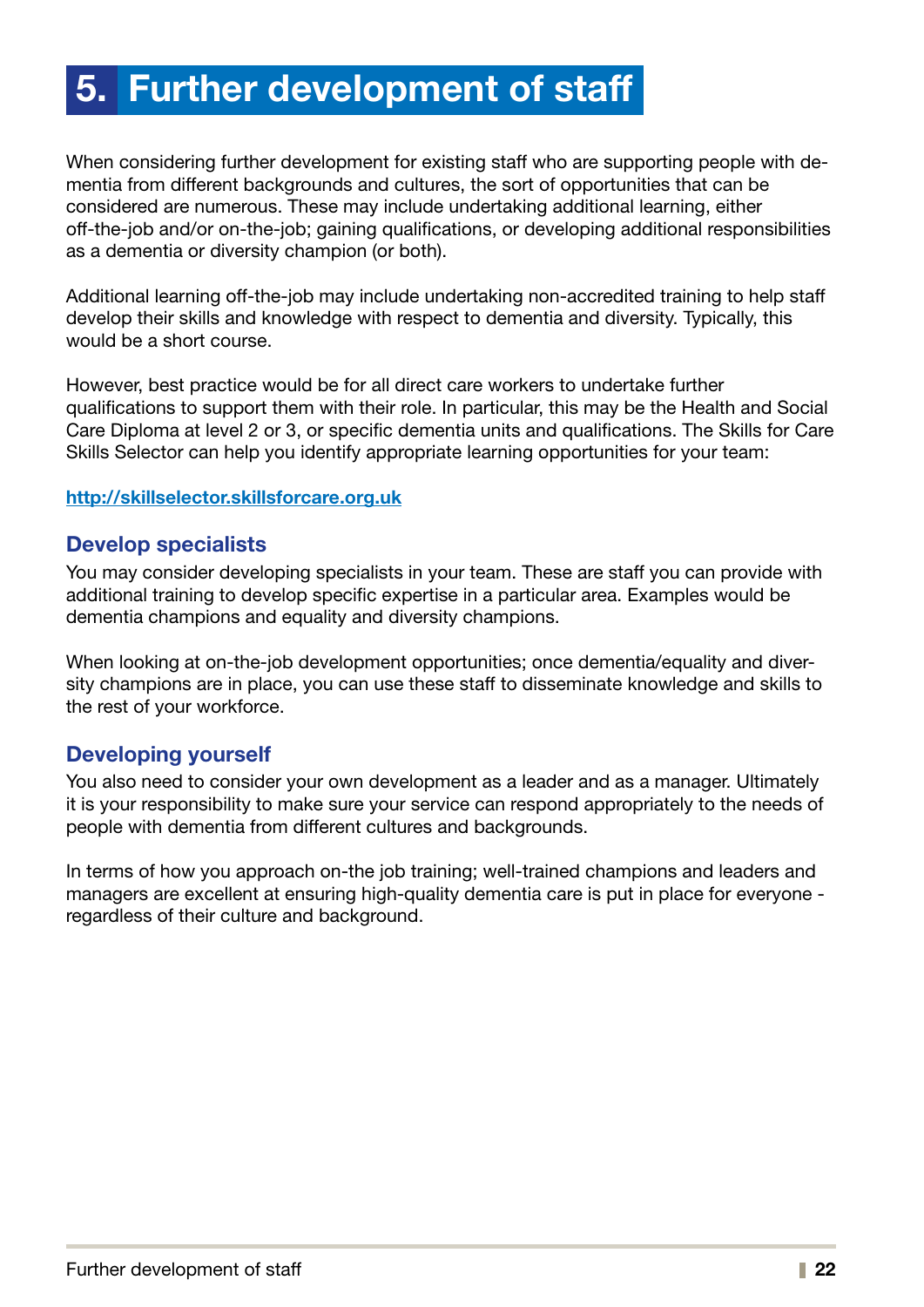#### Additional support and resources

Skills for Care, in conjunction with Health Education England and Skills for Health, has produced the Dementia Core Knowledge and Skills Framework. The framework highlights the different levels of training and development that employers should consider in relation to their team. Both the level you train your staff to, and also how you do it, is entirely at your discretion.

However, it's worth considering that the better you train and support your staff, the better the care they will provide to people with dementia, and the longer they will stay with your business. The framework is available here:

#### www.skillsforhealth.org.uk/dementiacstf

Finally, a really positive way for your organisation to ensure you are always considering your development needs is for your organisation and staff to sign up to the Social Care Commitment. Most importantly this also demonstrates your organisation is committed to providing high-quality care and support.

#### www.thesocialcarecommitment.org.uk

An example of the use of informal development to support people with dementia from different backgrounds and cultures is shown is the next case study.

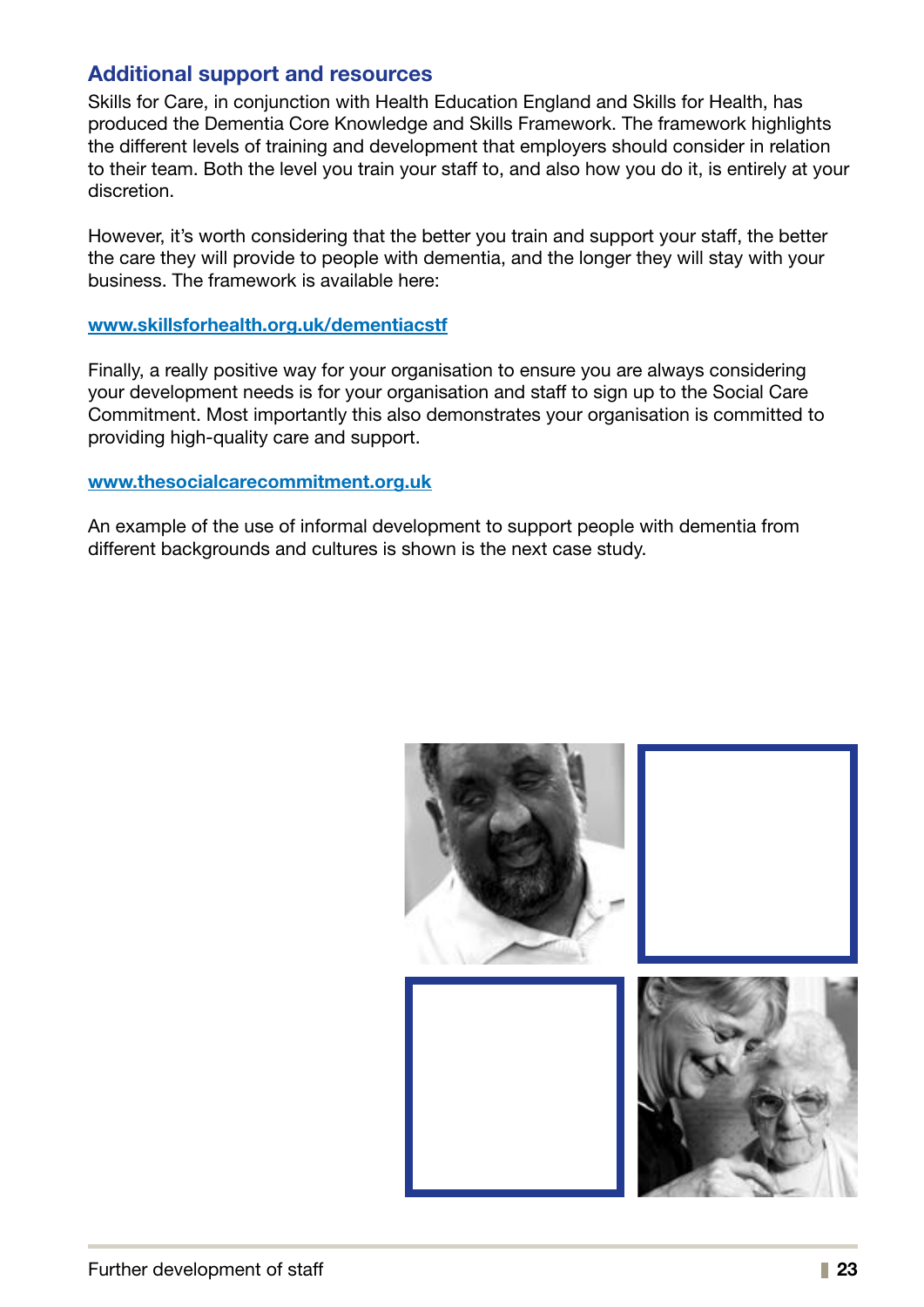### Case study Staff development



Irish Memory Loss Alliance

In the Irish community dementia risk is exacerbated by high rates of cardiovascular disease, limiting long-term illnesses, common mental disorders, and social isolation. In addition, although Irish people have lived in England for decades, many have not integrated well. As memory fails, memories of earlier times are more accessible and can be a source of stimulation and pleasure if harnessed though personalised services. But equally, past memories of hostility and discrimination can impact on behaviour and can be misunderstood.

To address these issues, a national campaign called the Cuimhne Strategy (Cuimhne is the Irish word for memory) is being delivered by the Irish Memory Loss Alliance. The campaign aims to address the needs of all Irish people in Britain who are living with memory loss (this term is used rather than 'dementia' as there is less stigma attached for the Irish community). It also aims to reduce isolation and improve access to assessment, diagnosis and professional support.

The Cuimhne approach challenges contemporary notions of dementia and focuses on how we think and act towards people with memory loss. It attempts to understand the experience of memory loss, open our hearts and minds and welcome those affected.

A key part of the campaign is to improve understanding and awareness.

- Cuimhne workshops are being delivered across the country. These workshops emphasise specific cultural issues which impact how Irish people experience dementia and how to address these needs in culturally appropriate ways. Organisations offering services to older people or those with dementia have been prioritised in terms of receiving this training.
- The workshops also emphasise the diversity of the Irish community and the particular needs of travellers, LGBT people, people of mixed heritage and those who are survivors of institutional abuse.
- Organisations that work with older people and those living with dementia are being supported to develop culturally sensitive reminiscence resources using personal stories, reflections, Irish music, poetry and artefacts.

There is also a London-wide programme to train 'Cuimhne Champions' to work with different organisations to ensure environments are dementia friendly and that activities are meaningful and stimulating. The campaign is still in the early stages but there has already been a noticeable increase in discussions of dementia within the Irish community.

For more information visit www.irishinbritain.org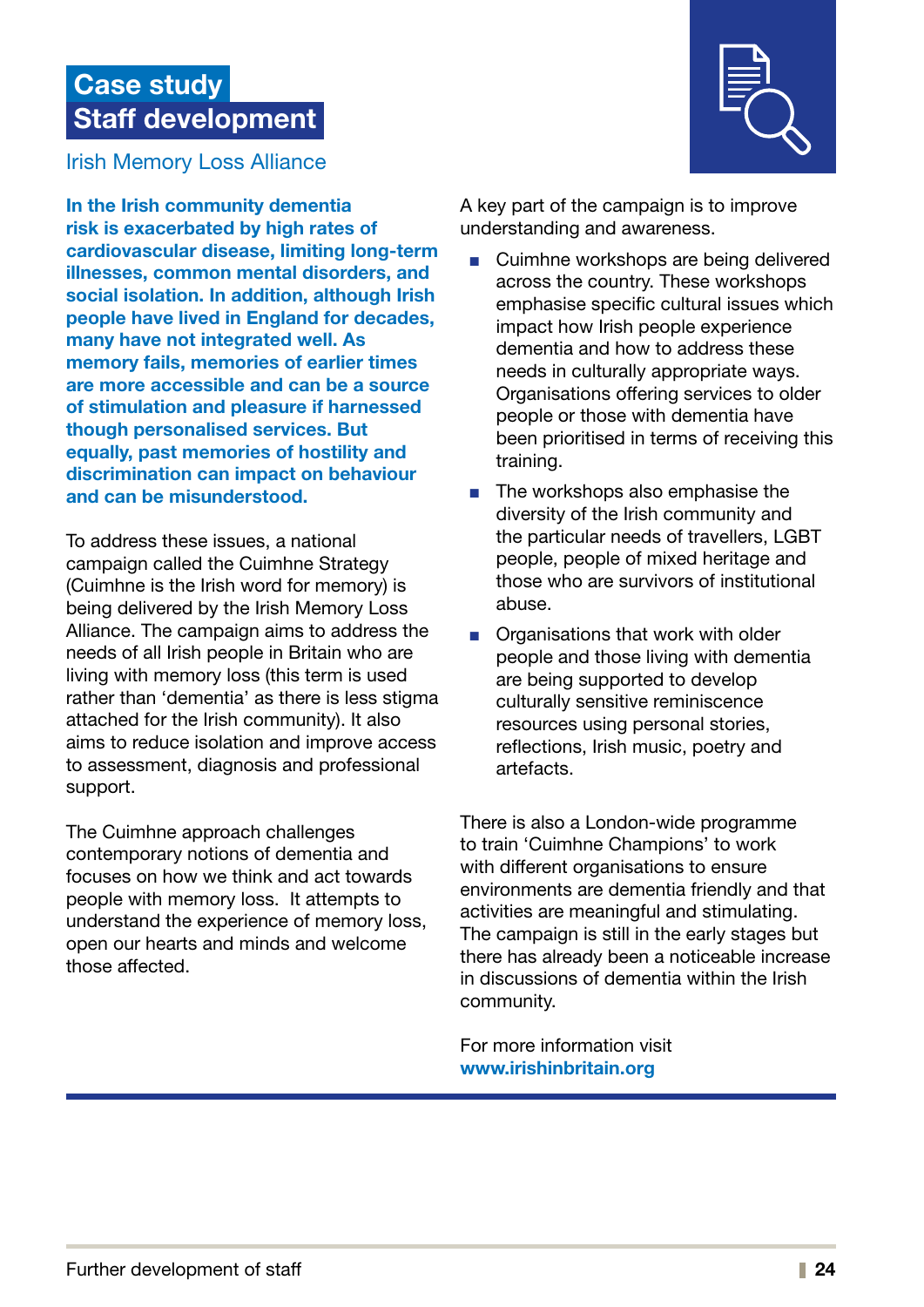### **Scenarios**

1. You are working in a home care service that you feel is really struggling to meet the diverse needs of the people you are supporting. You have had some informal comments from some family members that your staff team does not seem to support people with dementia from a BAME background very well. What can you do to support and develop your staff team?

#### Things to consider

- Are the comments fair?
- What policies do you have in place?
- Current development programmes for your team?
- What else could you put in place?

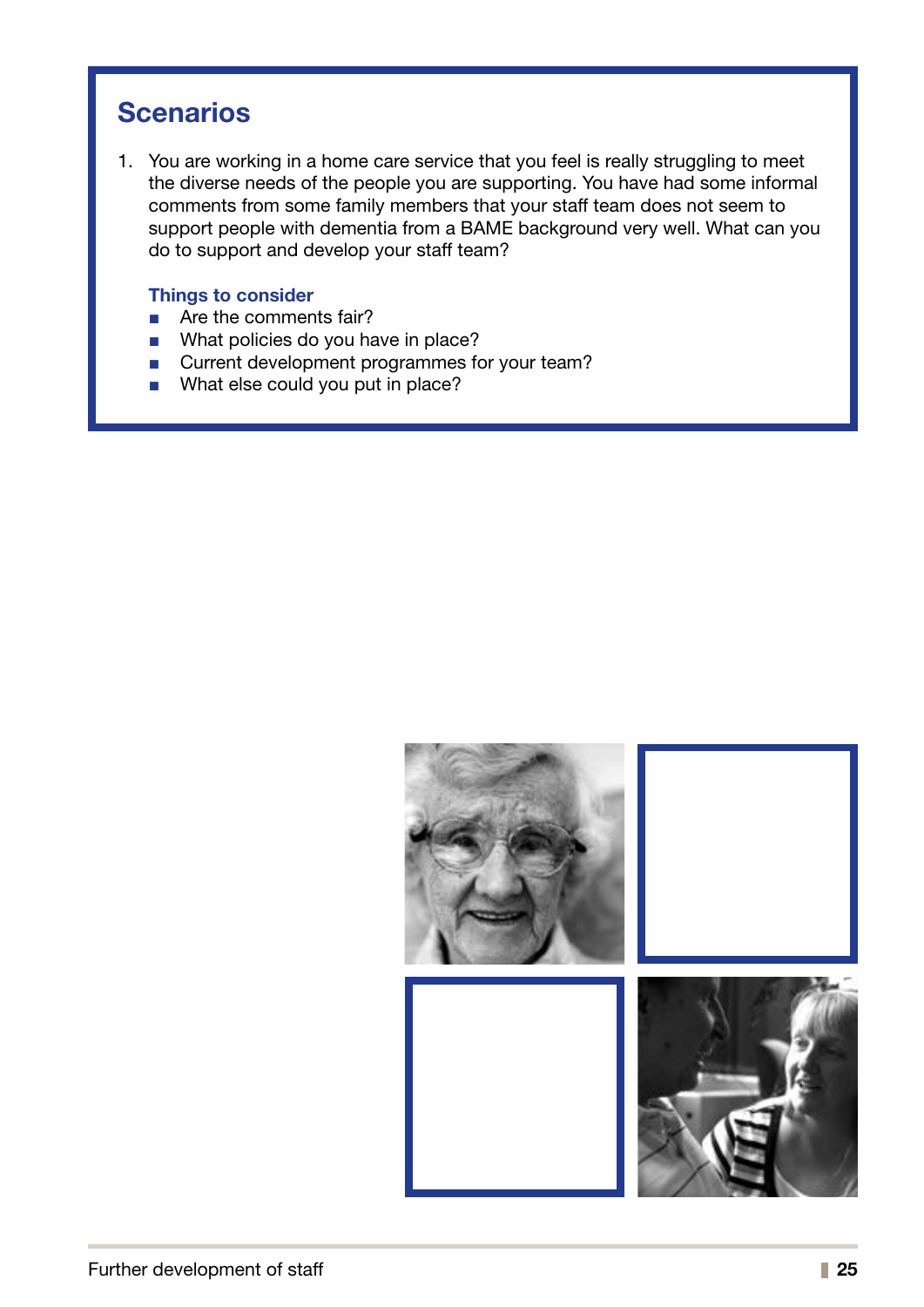# 6. Ongoing development of staff

Leaders and managers can support staff by identifying learning, development and support needs through supervision and appraisal. Managers have a key role to play here. Ensuring these development needs are met will support the improvement of service quality, improved staff retention and increased continuity of care.

#### Reflective learning and effective supervision

For staff supporting people with dementia, we know reflective learning through supervision with their line manager helps staff think through any challenges they are experiencing in relation to the people they are supporting. Skills for Care has produced a resource to support leaders and managers to deliver high-quality and reflective supervision to their teams:

#### [www.skillsforcare.org.uk/Document-library/Finding-and-keeping-workers/](www.skillsforcare.org.uk/Document-library/Finding-and-keeping-workers/Supervision/Providing-Effective-Supervision.pdf) [Supervision/Providing-Effective-Supervision.pdf](www.skillsforcare.org.uk/Document-library/Finding-and-keeping-workers/Supervision/Providing-Effective-Supervision.pdf)

It's important to recognise there may be very specific needs linked to supporting someone from a particular background or culture. These needs may be supported by working with the local community. An example of this is shown in the case study below.

### Case study Support of the community for different backgrounds and cultures



#### Anchor

Molly was a Roman Catholic and her faith was extremely important to her. Her priest had arranged for an escort to take Molly to church.

When her priest died the new priest who took over the parish acknowledged that her attendance was important to her. He felt that due to Molly's dementia she was too unsettled to attend and instead he would visit her to take communion.

During this time, it was noted Molly was less engaged with others.

Following a discussion with the priest, it was agreed the visits to the church should resume. One of the care team members who shared Molly's faith attended the church with her. From arrival, Molly became animated and engaged in her surroundings. Without prompts or support, Molly received communion and could recite whole prayers.

Over the coming weeks, the church community embraced Molly and started to visit her in the care home. As Molly's illness progressed and she was unable to attend the church, the nuns from the local convent visited her daily. This enhanced the last weeks of Molly's life.

It would also be good practice to ensure some involvement from people with dementia, and or their carers, in the training and development of staff.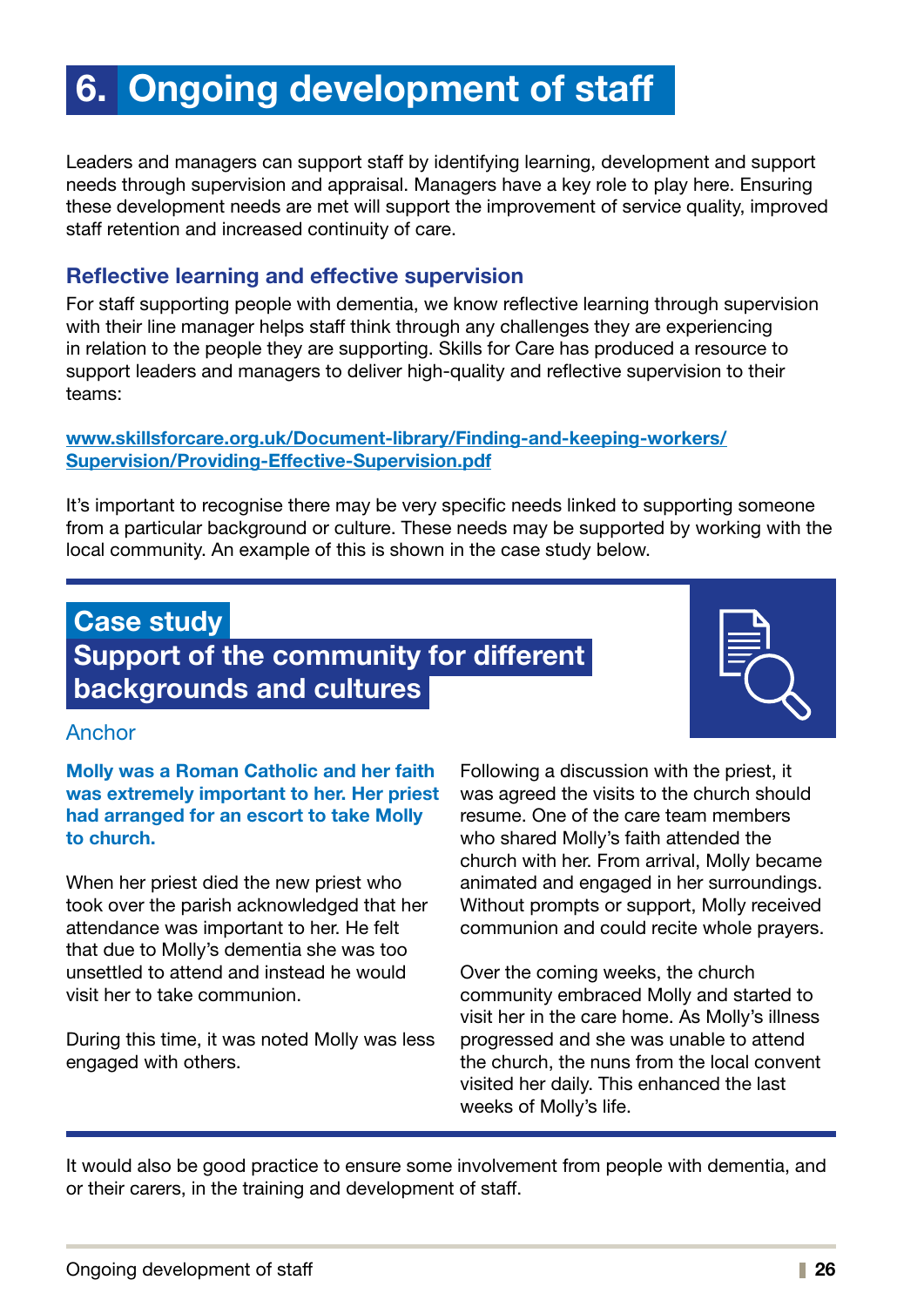#### A different perspective

As is the case with recruitment processes, a different perspective can be immensely valuable to ensure that we are all challenged in our thinking. This can be particularly valuable when considering people with dementia from different backgrounds and cultures and understanding the person receiving care and support.

It can be the case, for example, that staff may make supportive assumptions with the best of intentions, but that these assumptions are proved to be incorrect. Our next case study illustrates this very well.

### Case study Working with the family



#### Davies Court, Rotherham Metropolitan Borough Council

Mrs A is an 82-year-old lady who was born in Jamaica. She came to the UK in the 1950s with her husband and settled in South Yorkshire. The couple went on to have three children. When her husband passed away, Mrs A went to live with one of her daughters.

Mrs A was diagnosed with Alzheimer's disease in 2011. This made it difficult for her daughter to take holidays as it was not safe for Mrs A to be alone. After an assessment, Mrs A went to Davies Court for respite care while her daughter had a break.

Mrs A was a very quiet lady who liked her own company. The team found it difficult as she often declined to get out of bed, or allow anyone to give her help to shower or get dressed. She also declined meals and although the team had asked what she would like, when it was presented to her she would leave it. The team presumed that she preferred spicy chicken or other Caribbean foods, so they tried buying what they thought she would enjoy, without success.

Mrs A's other daughter visited her every evening and raised concerns about her being in her room and not eating, as her mum would tell her she was very hungry when she visited. Her daughter also assisted her to shower and brought her a takeaway in every evening.

The situation became so difficult that the deputy care home manager decided there needed to be a meeting with all her children to find out exactly what her routine was at home and look at developing a plan for all the staff to follow.

The meeting was very productive and the team got lots of very useful information from the daughter that she lived with. She informed the staff that it is usual for her mum to not want to get out of bed but that given time she would eventually get washed and dressed at her own pace.

The team also discovered that Mrs A has always been a person who likes her own company and who never socialised or had a big circle of friends. The most surprising fact for the team was that Mrs A likes to eat chicken dippers, hot sausage rolls, chicken drumsticks, pizza, omelette, mashed potatoes and gravy, and toasties.

However, the key was she only would eat the food if it was piping hot! It had been assumed that because Mrs A was Jamaican she would like Caribbean food but in fact her tastes had changed over the years. A meeting with the cooks took place to ensure the appropriate foods were being ordered and prepared for Mrs A.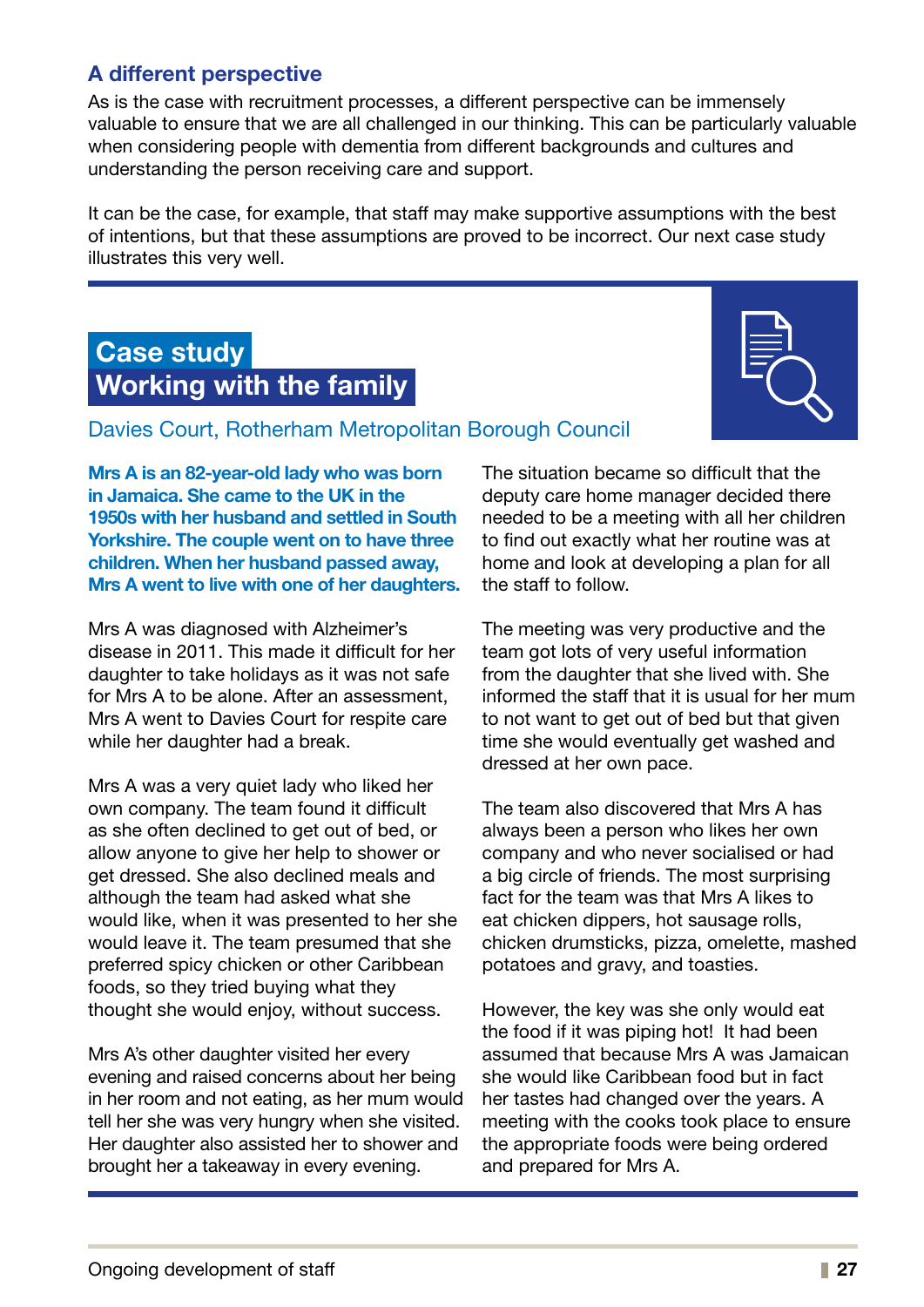#### Integrating health and social care

The final area of this section and the final case study focus on integrated working across health and social care and how people with dementia from different backgrounds and cultures are supported by the system. Clearly, better integrated services benefit people with dementia and their families, whatever their background. Their feedback is often that systems are fragmented and do not talk to one another. So a good question to end with is: "What can your service do to integrate more effectively to better support everyone with dementia?".

An excellent example is highlighted in the case study below.

### Case study Working in an integrated way

#### Worcestershire Health and Care NHS Trust

Worcestershire Health and Care NHS Trust is the main provider of community and mental health services in Worcestershire. A post has been established for a young-onset dementia development officer to look at establishing a clearer idea of the support that people living with young-onset dementia (diagnosis under the age of 65) and their families need. Although employed by an NHS trust, the post involves liaising with staff working across a number of sectors, including health care, social care, education, and the voluntary sector.

There is no dedicated service for people living with young-onset dementia in Worcestershire. However, it is well recognised that people who develop dementia at a younger age and their families experience very different problems (Rayment and Kuruvilla, 2015).

Providing education is one of the remits of the young-onset dementia development officer's post. A special interest group has been set up for staff to attend (this runs six times a year). Staff from all sectors are welcome to attend (i.e. health care, social care, education and the voluntary sector) and this generates lots of discussion, ideas and sharing of information.



To support the further development of staff, the hope is that by increasing staff awareness about the different issues that can impact people living with young-onset dementia, needs will be better met. Due to the training being provided in a multi-agency environment, staff have the opportunity to learn about each other's services. This promotes improvements in understanding of how the different groups can work together to support people.

Some of the topics that have been covered/ are planned for the education sessions include:

- listening to the experiences of younger people and their families of living with dementia
- interventions in young-onset dementia
- living with semantic dementia
- living with posterior cortical atrophy
- living with progressive non-fluent aphasia
- issues of grief and loss in people living with young-onset dementia and their families.

Reference - Rayment, D. and Kuruvilla, T. (2015) Service Provision for Young–Onset Dementia in the UK, Progress in Neurology and Psychiatry, July/August 28 – 30.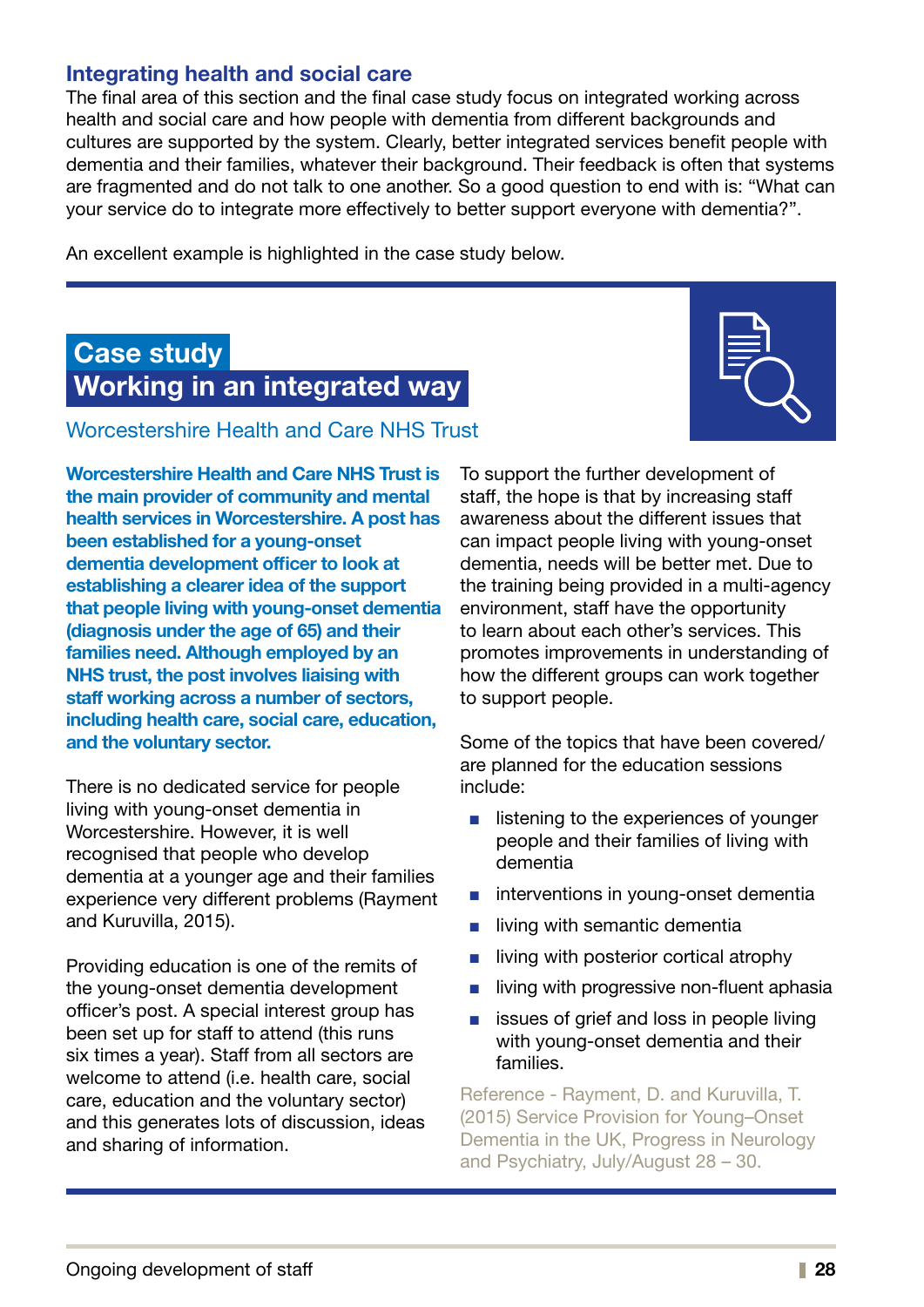### **Scenarios**

- 1. Your organisation is supporting a person with dementia who is white. The person needs to go into hospital for a routine operation which will involve an overnight stay. You have heard the person use language that is not politically correct with respect to other backgrounds and cultures. How do you support the individual and the hospital to manage the situation?
- 2. On another occasion, the person in scenario one needs to go into hospital as an emergency. The ambulance arrives and the person expresses concern about entering the ambulance because the paramedic is from a different culture. How do you support the individual and the paramedic team?

#### Things to consider

- How can you meet everybody's needs?
- How can you ensure that no one is subjected to behaviour that may offend them?

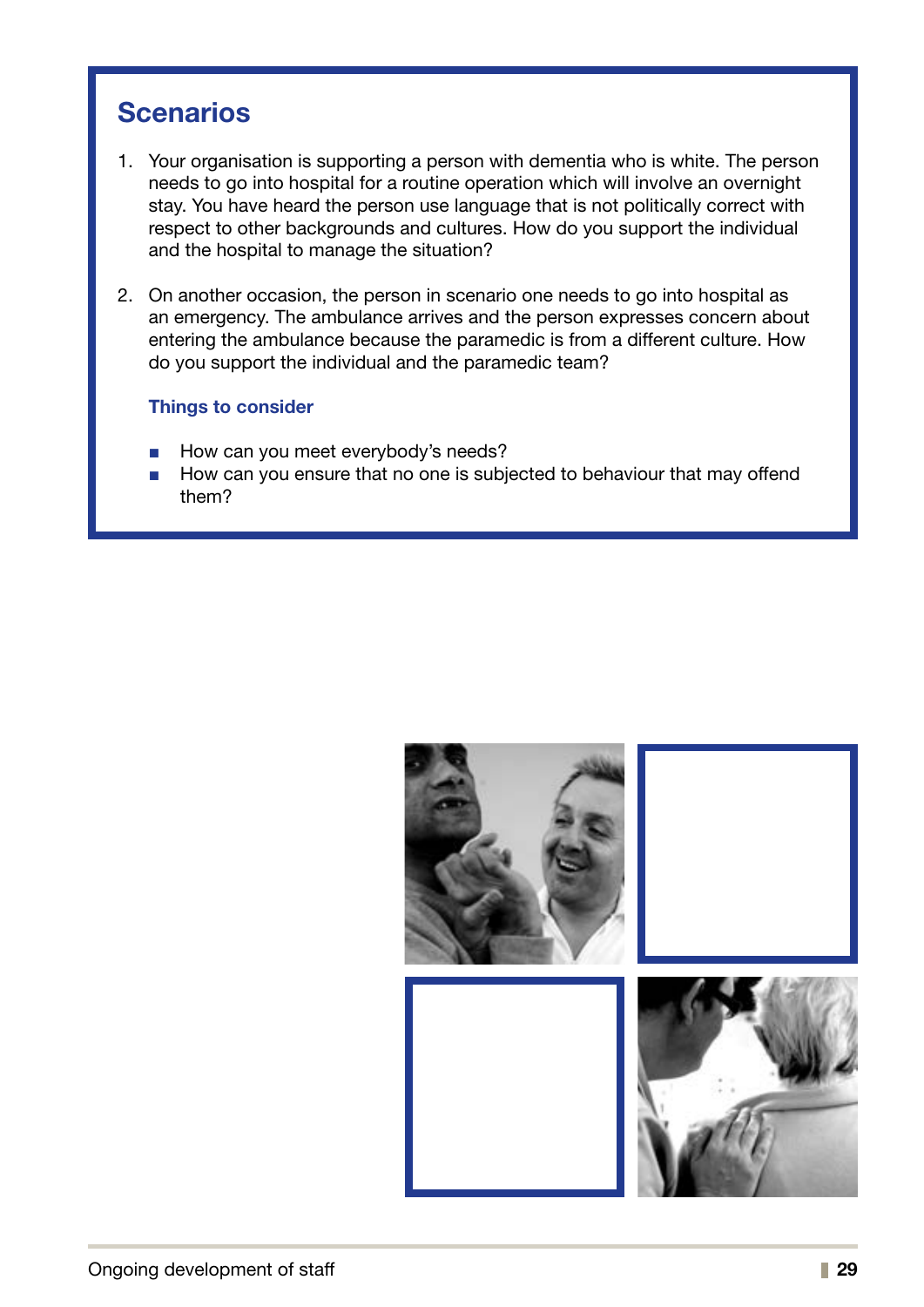# 7. Summary

We've covered a lot of information in this resource. Here is a summary of the main points.

- A person's culture and background forms a fundamental part of their identity.
- It is important to consider a person's background, culture, beliefs and preferences when planning and delivering care and support for someone with dementia.
- It is important to recruit staff with the right values and cultural awareness.
- Ongoing training and development is important to maintain the right values and to provide ongoing support for staff within your organisation.
- The leadership and management team must demonstrate a commitment to supporting people with dementia from diverse cultures and backgrounds.
- There are lots of resources available to help you support your team.

We hope this resource with its good practice examples, case studies and scenarios has been useful to you and your organisation. We hope it can be used to improve the knowledge and skills of your team while supporting you to further improve the care and support you provide to people with dementia, from all backgrounds and cultures. At the centre of all of this, is of course, person-centred care.

#### Your role as a leader and manager

Care and support that is tailored to the individual and meets all their needs is the ultimate goal. In addition to this, your role as a leader and manager in your organisation is critical to set the standards and expectations for high-quality personalised care for all the people with dementia you are supporting.

#### Tell us what you think

If you've used this guide and it's made a difference to your organisation, we want to hear from you. Please email marketing@skillsforcare.org.uk and tell us about your experience.

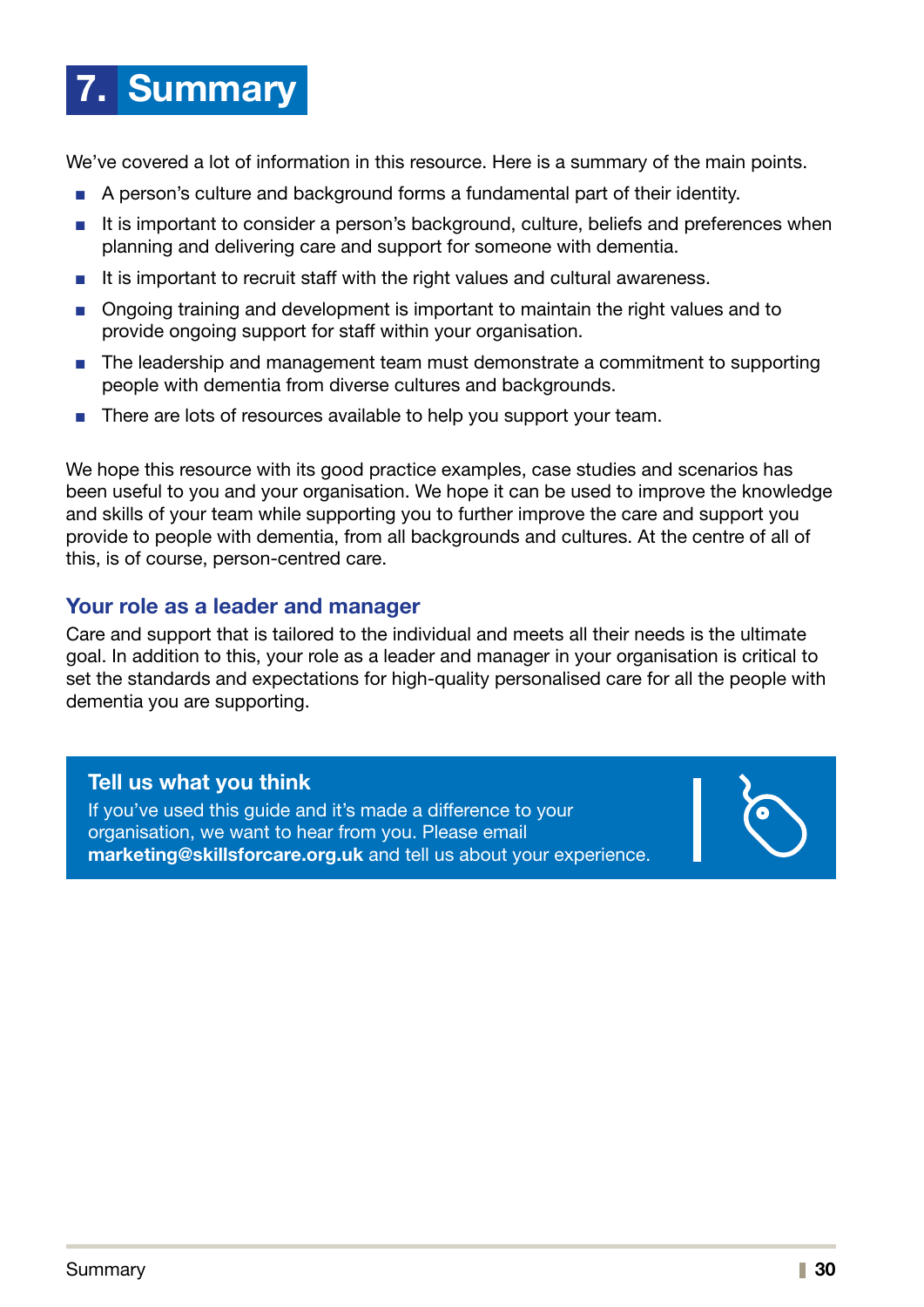# 8. Further reading and resources

#### [Dementia, equity and rights report](http://www.raceequalityfoundation.org.uk/sites/default/files/publications/downloads/Dementia%2520report%2520SCREEN.pdf%0D), Race Equality Foundation, 2016

Dementia Training Standards Framework, Skills for Health, Skills for Care and Health Education England, 2018 [www.skillsforhealth.org.uk/dementia](http://www.skillsforhealth.org.uk/services/item/176-dementia-core-skills-education-and-training-framework)

Service Provision for Young onset Dementia in the UK, Progress in Neurology and Psychiatry, July/August 28 – 30, Rayment, D. and Kuruvilla, T. (2015) http://onlinelibrary.wiley.com/doi/10.1002/pnp.391/pdf

# 9. Skills for Care resources

The common core principles for supporting people with dementia (2011)

Better domiciliary care for people with dementia; Best practice case studies from domiciliary care employers developing their workforces to support people with dementia (2014)

Dementia and carers together - A guide for social care workers on supporting the family and friends of people with dementia (2012)

Dementia and carers: workers' resource - Information for care workers supporting the family and friends of people with dementia (in partnership with Dementia UK) (2012)

Providing Effective Supervision, Skills for Care https://www.skillsforcare.org.uk/Documents/Learning-and-development/Effectivesupervision/Effective-supervison-in-adult-social-care-Summary.pdf

Supporting dementia workers A case study-based manager's guide to good practice in learning and development for social care workers supporting people with dementia (2012)

Supporting people in the advanced stages of dementia A case study-based manager's guide to good practice in learning and development for social care workers supporting people in the advanced stages of dementia (2013)

All these resources can be downloaded at www.skillsforcare.org.uk/dementia.